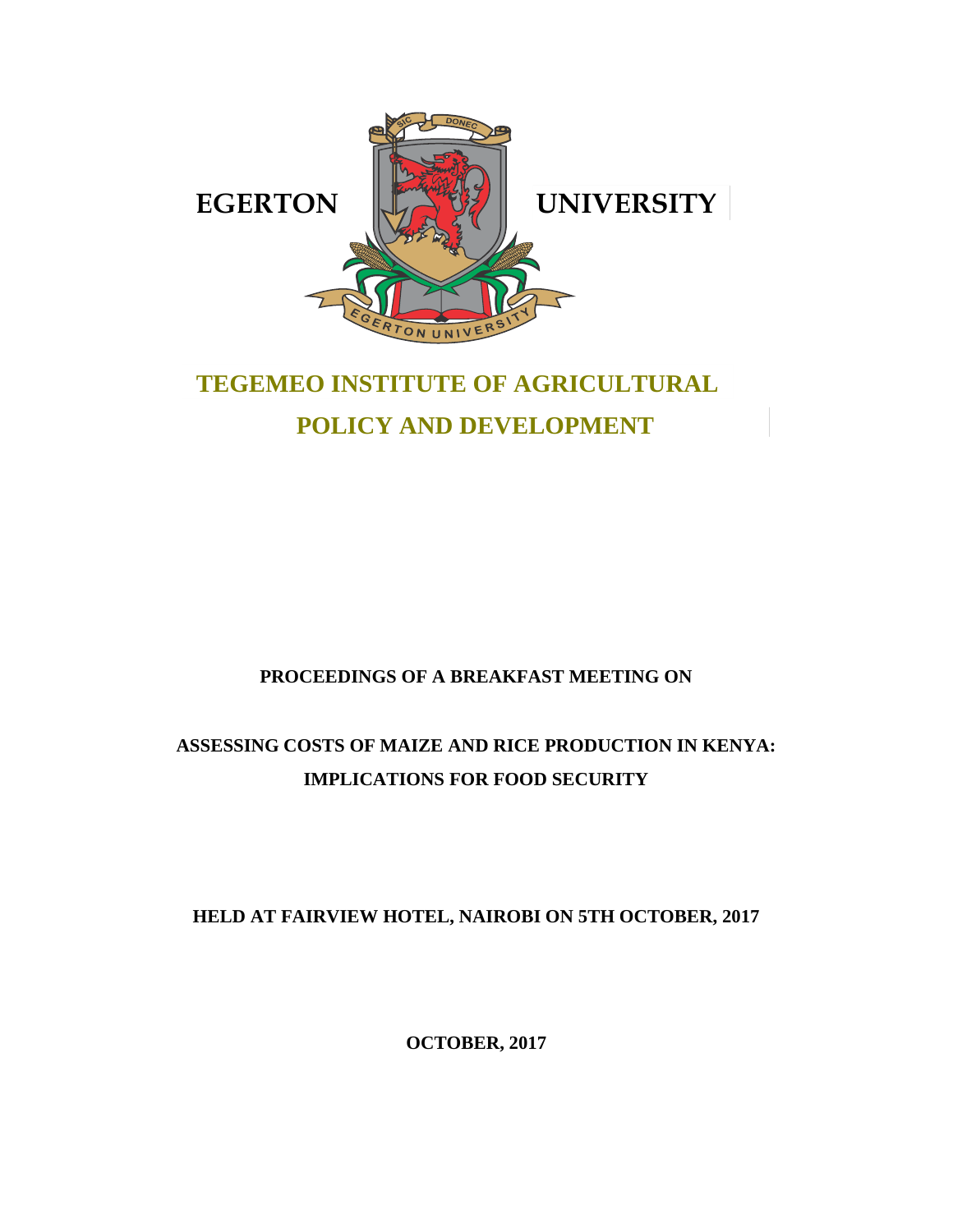# **INTRODUCTION**

Maize is the most important cereal in Kenya. It provides up to 65 percent of staple food calorie. The crop is planted on 40 percent of total crop area and is produced by majority of the smallholder farmers in the country. Kenya is a net importer of major cereals. As at July 2017, the country imported 80, 70 and 25 percent of its rice, wheat and maize demand, respectively. The structural deficit is due to challenges in production which include low productivity, declining soil quality, crop diseases, weak linkages between research, extension  $\&$  farmers, low technology uptake, limited access to affordable credit, low market participation, declining land sizes, limited access to water for irrigation, climate change and high production costs.

To ensure food security and improve household incomes, it is important to continuously assess and monitor profitability and competitiveness of these staples. This will enable identification of opportunities for increased production as well as areas of policy intervention to ensure low food prices for consumers and sustainable margins for producers. For this reason, Tegemeo Institute annually assesses the food situation and cost of production (maize and rice) to monitor factors that drive costs, their trends over time and inform policy on areas of interventions to reduce cost. The findings for the assessment on the 2017/18 cropping year were shared with agricultural sector stakeholders in a breakfast meeting held on October  $5<sup>th</sup>$ , 2017. Following are the proceedings and deliberations of the meeting.

# **PROCEEDINGS**

# *SESSION ONE: INTRODUCTION AND WELCOMING REMARKS*

The moderator, Dr. Lillian Kirimi thanked guests for attendance and welcomed them to the meeting. She requested them to listen to the findings and actively participate in the deliberations on the way forward. She requested participants to introduce themselves by stating their names, institutions they represented and their roles/positions. She then invited the Director of Tegemeo Institute, Dr. Miltone Ayieko, to give his welcoming remarks.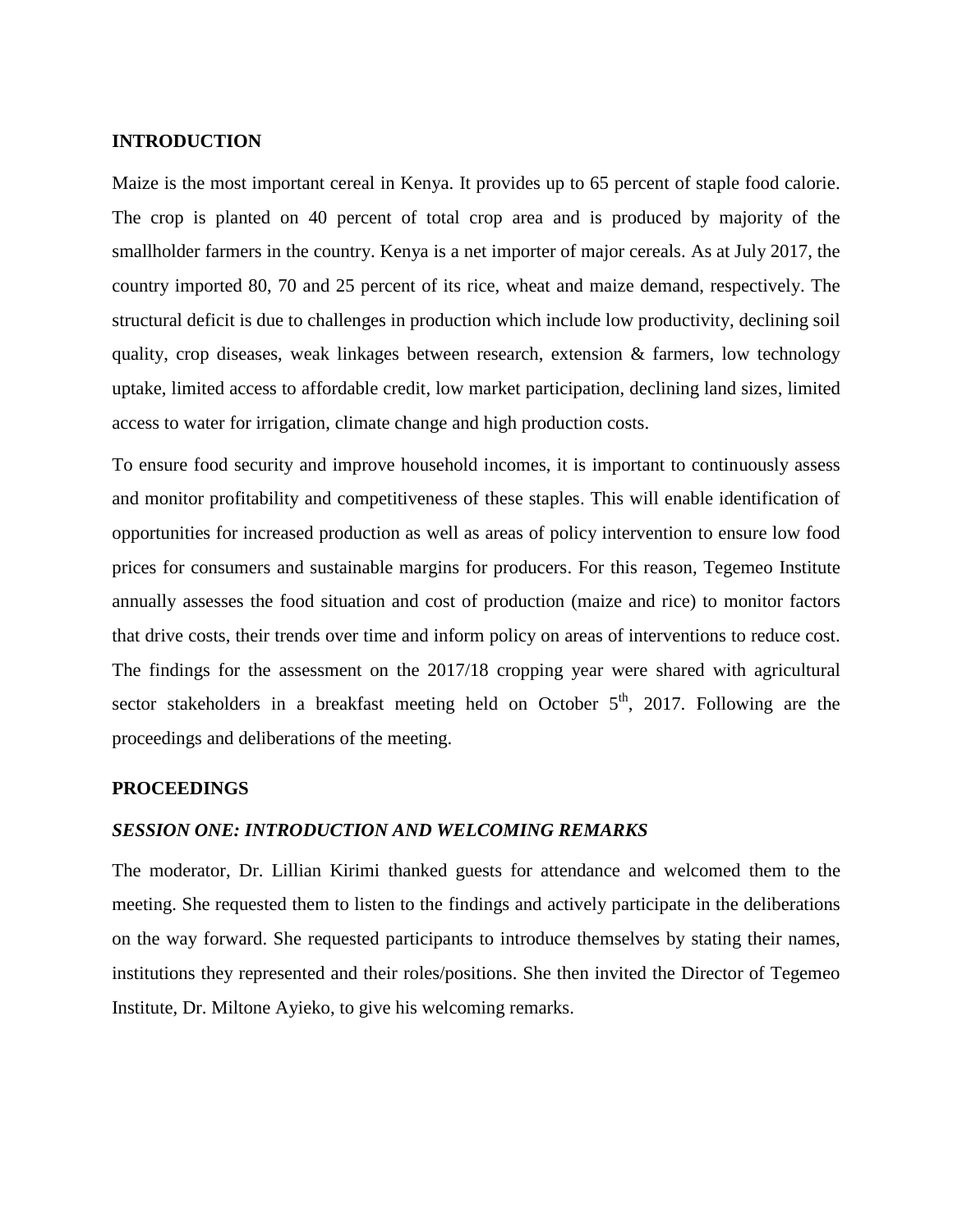#### *Welcoming Remarks by Dr. Miltone Ayieko - Director, Tegemeo Institute*

The director thanked the participants and welcomed them to the meeting. He said that the purpose of the invitation was to share findings on the food situation assessment and cost of production of maize and rice. He mentioned that Tegemeo has been at the forefront in conducting evidence based agricultural research in collaboration with the ministry of agriculture (MoALF) and other stakeholders to inform, stir up debate and generally shape the future of agriculture in Kenya. He indicated that the current food situation shows that the country cannot sustain itself on key staples. He wondered whether the country was prepared to find solutions to this problem, if it is efficient in production and whether it has enough resources to manage the production shocks.

He then invited Professor Kibor, the acting Deputy Vice Chancellor; research & extension division of Egerton University who was representing the Vice Chancellor (VC) to give his opening remarks.

# *Welcoming Remarks: Professor Alfred Kibor - Ag. DVC, R&E Egerton University*

The professor conveyed the VC's apology, indicating that she was not able to attend due to administrative engagements at the University. He said that within the university structure, Tegemeo falls under the division of research and extension which he currently heads. He acknowledged the various stakeholders present including representatives of the agricultural ministries both at national and county levels and others in attendance. He said it was a privilege for Egerton University to have Tegemeo Institute because of the role it has played in agricultural development in the country through offering empirical policy advocacy. He noted with concern that Kenya is facing challenges in food production which made such a meeting important to chart the way forward. He said that the bottom line in the whole agriculture development agenda is to ensure farmers are empowered to produce, noting that just last year (2016) the food situation was dire. He said that there is sufficient expertise in the country as represented in the meeting and, therefore, participants should be able to come up with practical and implementable solutions to food security. He finally challenged the participants to not only listen but also identify action areas which they could undertake once back at their stations towards enhanced food security. He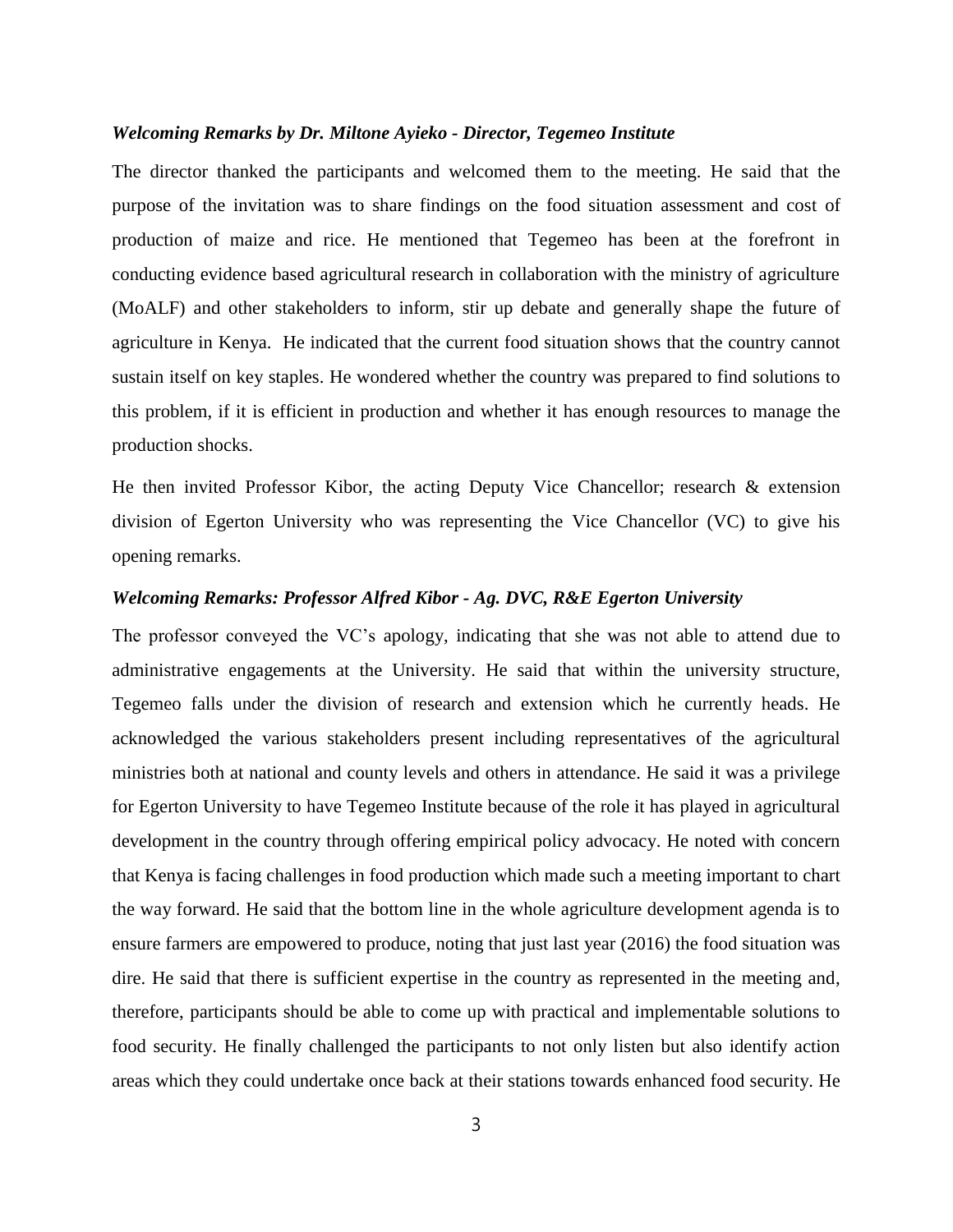said that the key point was how the information will be used noting that food insufficiency was the key concern of the meeting. He conveyed the VC's concern on insufficient food production saying that the VC had particularly asked: "Have we done enough to empower our farmers to produce enough food for their table and surplus to sell and earn some income?"

# *Welcoming Remarks by Mr. Henry Mwangi – Deputy Director Agriculture, MoALF*

Mr. Mwangi welcomed participants to Nairobi adding that the national government was appreciative of Tegemeo's work on empirical policy research. He however challenged the Institute to inform the country specifically on: when it is appropriate to import and when the country should export food commodities; and specific issues to address to solve the problem of food insufficiency. He noted that some countries have solved food security by addressing specific key issues. He gave an example of India which focused on the blue, green and white economies and is now food secure. He said that some countries are feeding maize to livestock to produce milk and asked whether as a country we still need to depend on maize farming for food. He said that although the meeting would inform the country on what is important to lower cost of maize production, he wondered whether the country should keep equating maize to food security and whether maize should be grown everywhere in the country.

# *Breakfast Meeting Objectives: Dr. Miltone Ayieko - Director, Tegemeo Institute*

Dr. Ayieko began by referring to Tegemeo's vision which is "A people forever free from hunger" to demonstrate the Institute's conviction that there should be enough food for everyone and all people should have resources to access the food. He said that for this reason the Institute organized the meeting to share the findings and initiate debate on whether the country is ready to feed itself. He acknowledged the challenge by Mr. Mwangi that the Institute should inform the country on when it is appropriate to import or export food commodities. He said that Tegemeo has been doing that by providing evidence for learning and accountability. He recalled that last year (2016) there were pointers to shortage in harvest due to drought and disease incidences early in the growing period. He lamented that while the country should have acted early to ensure smooth supply of the key staples, the decision to allow imported maize took long as actors engaged in blame games while market prices sharply rose due to dwindling supply. Dr.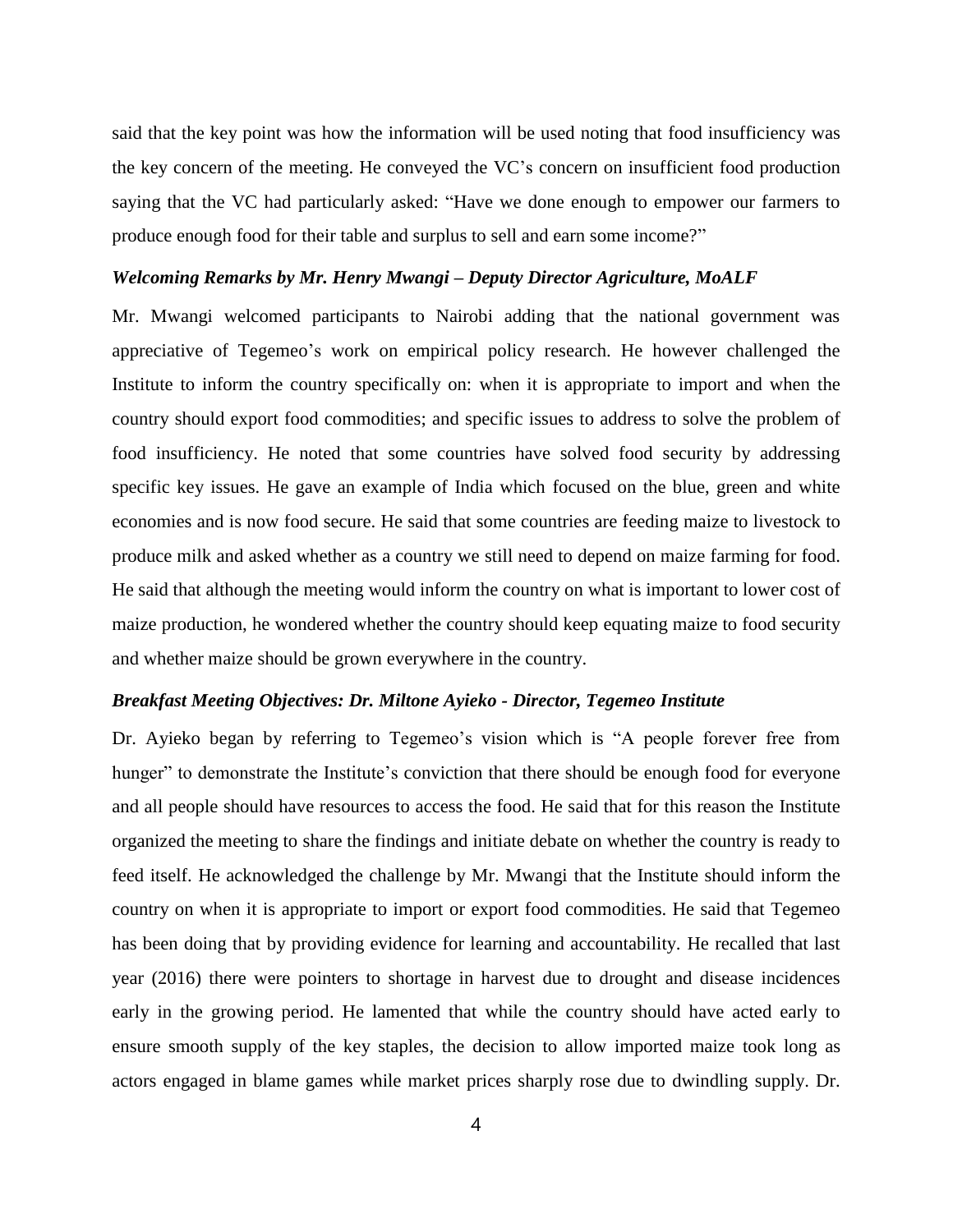Ayieko raised several concerns pertaining to cereal production in the country, including the need to diversify consumption to other staples like rice and sorghum to reduce pressure on maize, and declining productivity in spite of increased input use, leading to increased food prices. He noted that the focus should be on the root problem and consequent mitigation measures. He requested participants to deliberate on key issues such as: the efficiency of production systems, whether the country has enough resources including the strategic food reserves to address food supply shocks and why the country always has to wait until there is a food crisis to act. He said that in addition to the evaluative research that the Tegemeo is known for, every year the Institute assesses the food situation and cost of production to help predict the food situation and advise policy makers on possible interventions to reduce the cost of production and ensure food security. In conclusion he invited the participants to the two presentations as below:

- i. Cost of maize and rice production in small- and large-scale systems by Dr. Timothy Njagi
- ii. Food situation assessment report by Mr. Kevin Omondi

# **SESSION TWO: PRESENTATIONS**

# *Cost of Maize and Rice Production - Dr. Timothy Njagi- Tegemeo Institute*

Maize is a major food staple and source of income for a majority of households in Kenya. Therefore, any shortage of maize supply is commonly equated to food insecurity. The assessment of costs of production was based on individual maize farmer interviews, focus group discussions (FGDs) and key informant interviews (KII) carried out in six counties. The counties were purposively selected based on their importance in the production of maize and rice in the country and the concentration of pre-defined scale of production. The selected counties were Kakamega, Trans Nzoia, Uasin Gishu and Nakuru for maize and Kisumu and Kirinyaga for rice.

# *Objectives of the Cost of Production Assessment*

- To establish the cost of maize and rice production in 2017 and explain the costs
- To find out the opportunities that exist for improving competitiveness and incomes for maize and rice producers
- To recommend policy options for the government.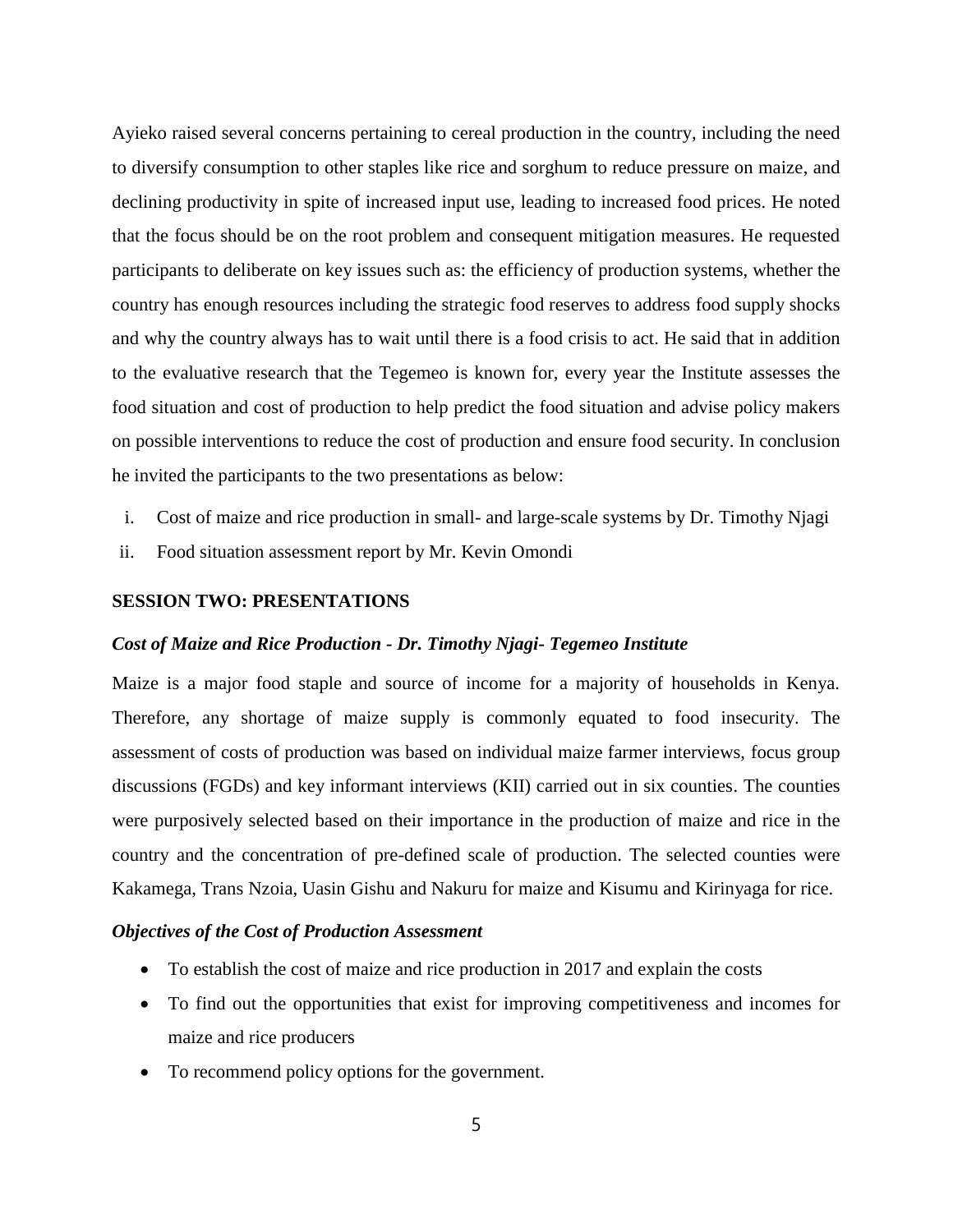# **Maize production cost**

# *Large scale maize production*

A large-scale farmer was defined as one who had 50 acres and above under maize during the 2017 long rains season. From the findings, these farmers expected to harvest about twenty (20) 90-kg bags per acre on average. They expected to sell at about KES 2,500 per bag, translating to a total revenue of KES 50,000. Production costs were high in both Trans Nzoia and Uasin Gishu counties at KES 31,332 and 29,662 per acre, respectively. This was mainly pushed by land preparation, fertilizer and harvesting costs. Unlike Nakuru County, farmers in the two counties ploughed twice, applied two 50-kg bags of planting fertilizer and harvested manually. On the other hand, production costs were lower in Nakuru by about KES 10,000. This was because ploughing was done once, farmers used one and a half 50-kg bags of planting fertilizer and harvesting was fully mechanized through use of combine harvesters. When a 30 percent mark-up was added, production cost per bag averaged KES 1,790, which would require a yield of 11 90kg bags to break even. At the expected sale price of KES 2,500, largescale farmers would get a profit of KES 1,150 per bag. The three key drivers of cost were productivity, input costs and mechanization.

# *Small- scale maize production*

A small-scale farmer was defined as one who had 10 acres or less under maize during the 2017 long rains season. The expected yield in Kakamega and Uasin Gishu was lower at 14 bags per acre compared to Trans Nzoia and Nakuru (17 and 20 bags/acre, respectively). Farmers expected to sell a bag of maize at KES 2,200 to get KES 35,000 per acre on average. Total cost of production per acre was highest in Trans Nzoia and Uasin Gishu at KES 28,176 and 26,515 respectively. This was caused by land preparation, planting fertilizer, harvesting and handling costs. Farmers in these two counties used two 50-kg bags of fertilizer per acre and ploughed twice during land preparation. Additionally, payment for harvesting labor was per bag of unshelled maize as opposed to per acre in Kakamega and Nakuru. Weeding costs were higher in Nakuru (KES 4,800 per acre) because of a high wage rate. Break even yield with a 30 percent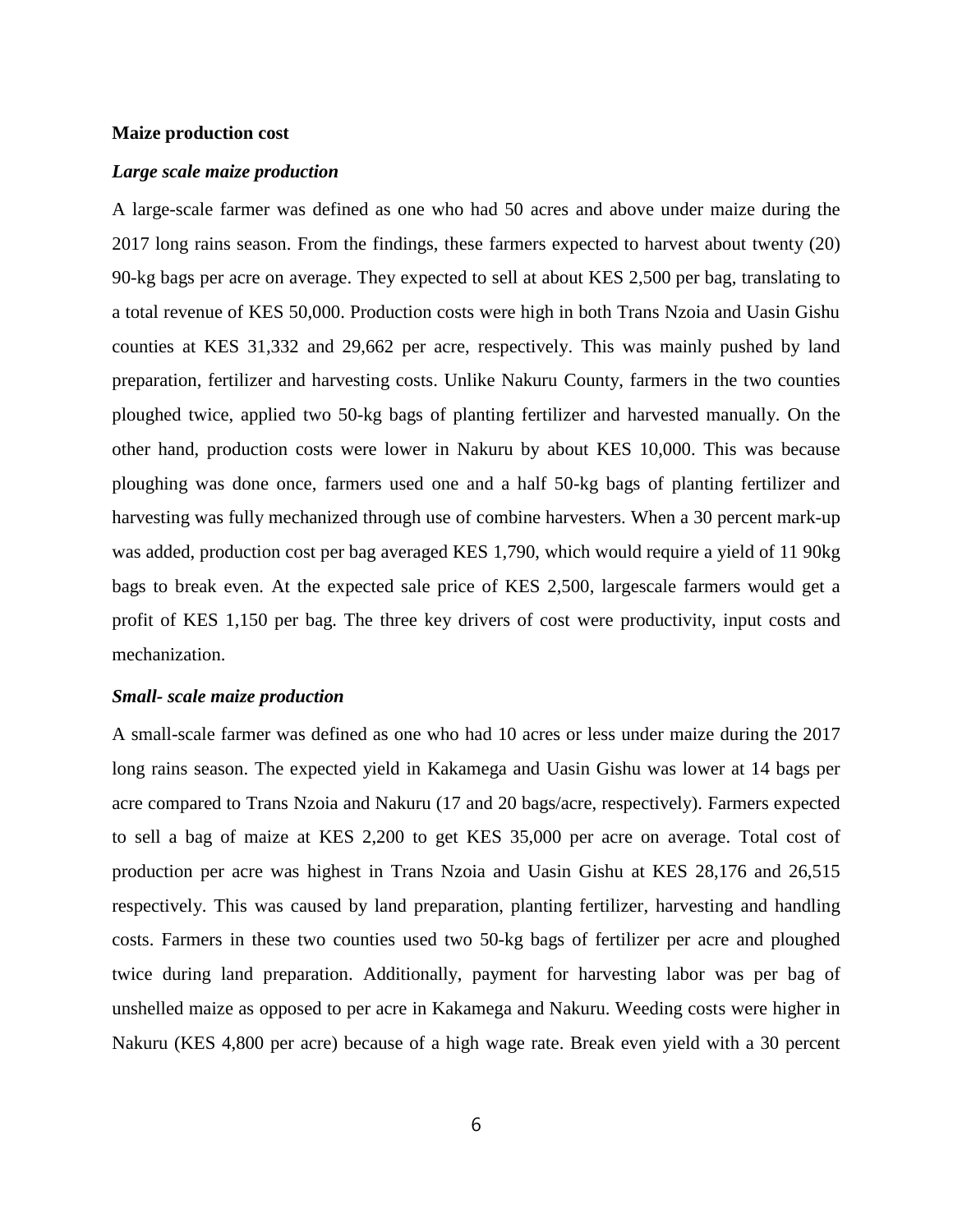markup was 12 bags per acre. At the expected price of KES 2,200, farmers expected to make an average profit on KES 640 per bag.

Generally, production costs increased slightly from 2016 figures. This was due to decline in yields, and higher input (use of subsidized or commercial fertilizer) and labor costs (use of manual labor compared to mechanization). Other factors were low response to fertilizer application and costs incurred to control the unprecedented fall armyworm (FAW) attack. Smallscale production costs are still high making production of maize under the small-scale system uncompetitive.

### *Policy Recommendations*

To reduce costs and improve competitiveness there is need to improve productivity and lower the cost of inputs through initiatives like the fertilizer cost reduction programme. Policy should encourage use of labor-saving technologies (mechanization). Fertilizer use should be guided by soil nutrient requirements based on soil testing. Integrated soil fertility management (ISFM) and good agricultural practices should be promoted through information on soil quality and required nutrients, and agronomic practices. Overall, revamping extension systems is key to ensure farmers have access to the right information and use it to increase productivity and reduce costs of production.

# **Rice production**

Assessment of cost of production for rice was done in Mwea irrigation scheme and among the non-scheme farmers commonly known as out-growers in Ahero, Kisumu. The main variety planted in Mwea was Basmati, while in Ahero, the IR variety was planted. In Ahero the main source of fertilizer was NAAIAP (i.e. fully subsidized), while in Mwea, farmers used commercial fertilizer (i.e. unsubsidized). Mwea farmers were more commercialized at 96 percent compared to Ahero at 93 percent.

# *Production cost: Non-scheme farmers*

The non-scheme farmers expected to harvest about 1,400 kg of rice per acre, which they expected to sell at KES 40 per kg, equivalent to KES 57,600 per acre. The major costs were land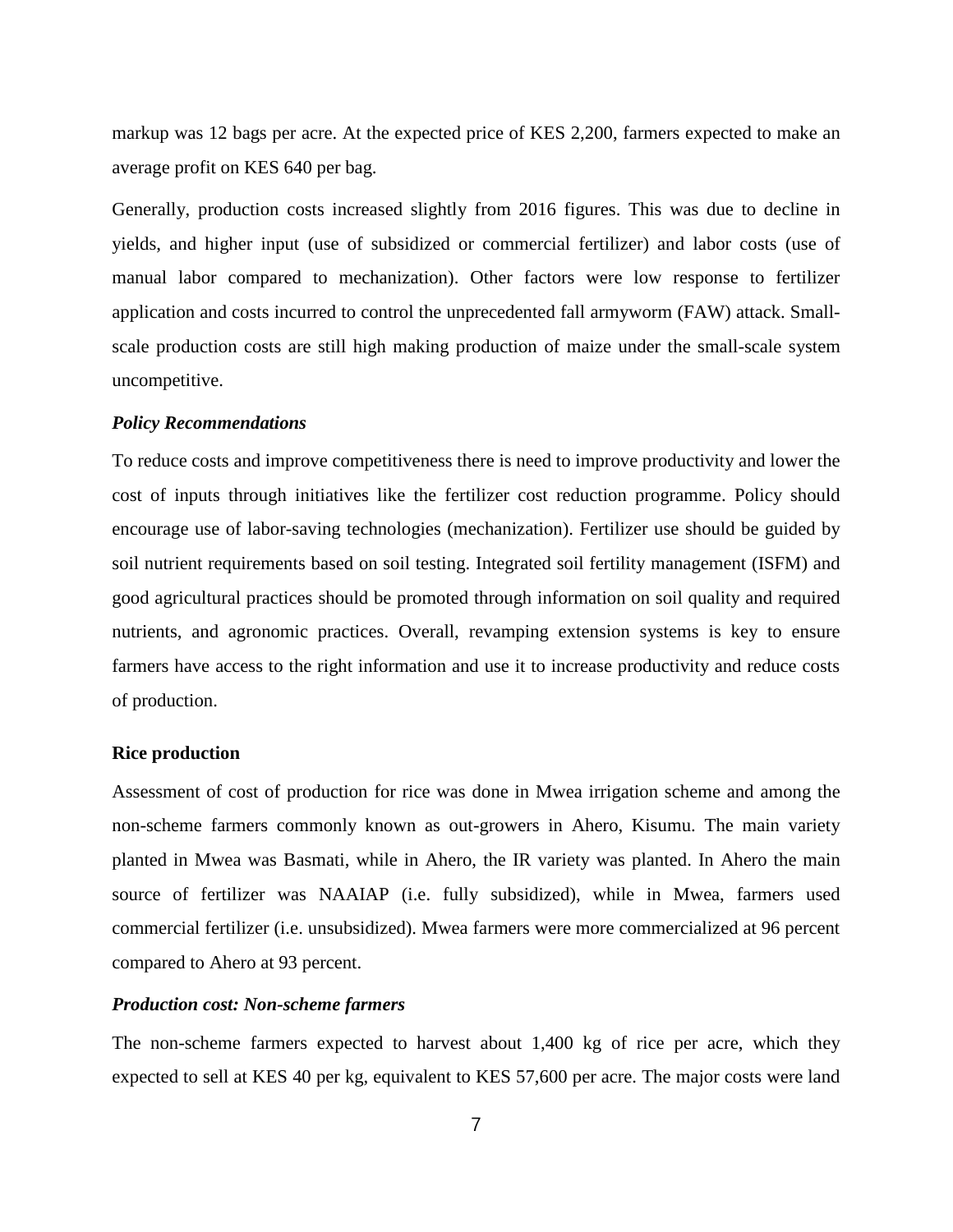preparation at KES 10,900, harvesting (KES 7,200) and other labor cost which was mostly birdscaring, at KES 4,000. Fertilizer and water were free but water access was not reliable. The production cost per acre was KES 36,000 (KES 25 per kilo), which translated to a profit of KES 15 per kg. Land in the non-scheme area had a shadow price of KES 10,000. Renting land would raise the cost of production to KES 32 per kg and reduce the profit to KES 8 per kg. Labor costs accounted for 66 percent of total cost of production followed by cost of hiring machinery at 23 percent.

# *Production cost: Scheme farmers*

 $\overline{a}$ 

Scheme farmers expected to harvest about 2,200 kg of rice per acre and sell it at KES 60 per kg and hence realize a revenue of KES 135,000 per acre. The major costs were land preparation at KES 8,200, other labor (KES 9,250) which was mostly bird-scaring, harvesting (KES 7,200) and weeding (KES 6,250). Both planting and topdressing fertilizers were obtained from the scheme at a total cost of KES 7,770 per acre. Water was paid for at a subsidized rate of KES 3,000 per acre. The total production cost per acre was KES 57,000 or KES 26 per kg of rice, resulting in a profit of KES 34 per kg. Land within the scheme area had a shadow price of KES 50,000 which would raise the production cost to KES 48 per kg and reduce the profit to KES 12 per kilo. Labor cost accounted for 57 percent of total cost of production followed by cost of hiring machinery at 12 percent.

Generally, production systems and costs are different in the two study areas due differences in production technologies and access to input subsidy. In Mwea, there is a big difference between producer and consumer prices (KES  $60^1$  for a kg of paddy rice compared to KES 200 per kg of finished Pishori rice). Labor contributes the highest proportion of cost suggesting opportunities of saving costs through mechanization. Bird scaring is an expensive labor-intensive activity in rice production and interventions at County and/or national government level are recommended. Rice production is profitable even where land was hired despite the high land rates.

 $1.4$  kg of paddy is required to mill 1kg of rice. At the prevailing prices, 1.4 kg would cost KES 85.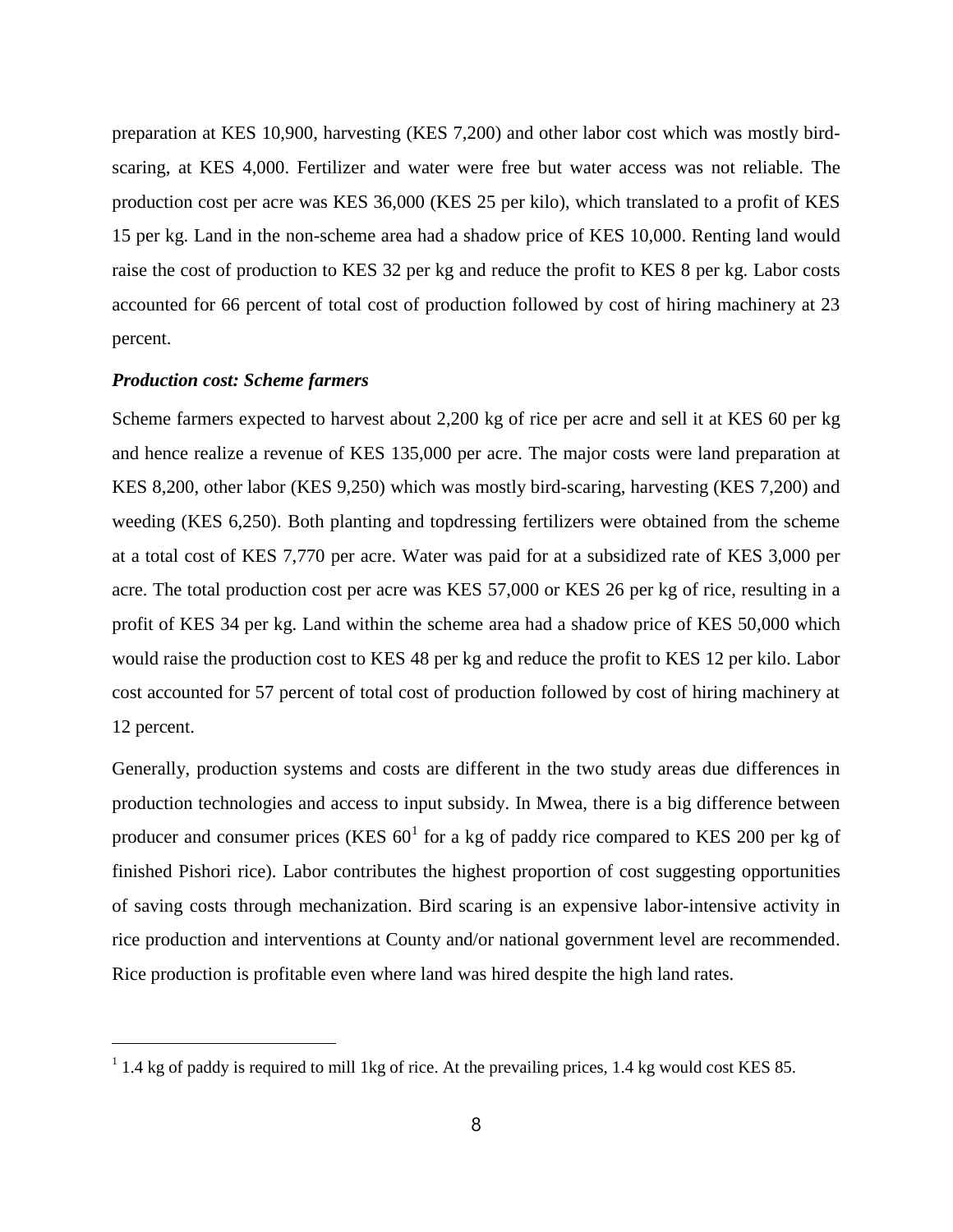# *Policy recommendations*

 $\overline{a}$ 

Rice demand is increasing amid high costs of production. There is need to enhance uptake of innovations that will reduce cost of rice production. These include use of nets for bird control as well as enhanced bird surveillance and control. The system of rice intensification  $(SRI)^2$  should be promoted. To meet the rising rice demand there is need to increase rice production and productivity through expansion of area under irrigated rice, exploring opportunities for upland rice production and providing credit facilities for farmers/youth because rice has high capital requirement.

<sup>&</sup>lt;sup>2</sup> SRI is an agro-ecological methodology for increasing the productivity of irrigated rice by changing the management of plants, soil, water and nutrients. It promotes use of combined technologies from land preparation to harvesting intended to reduce costs and increase productivity. SRI is based on four main principles: early, quick and healthy plant establishment, reduced plant density, improved soil conditions through enrichment with organic matter, reduced and controlled water application. Benefits of SRI include: between 20-100 or more percent increase in yields, up to a 90 percent reduction in required seed and up to 50 percent savings in water.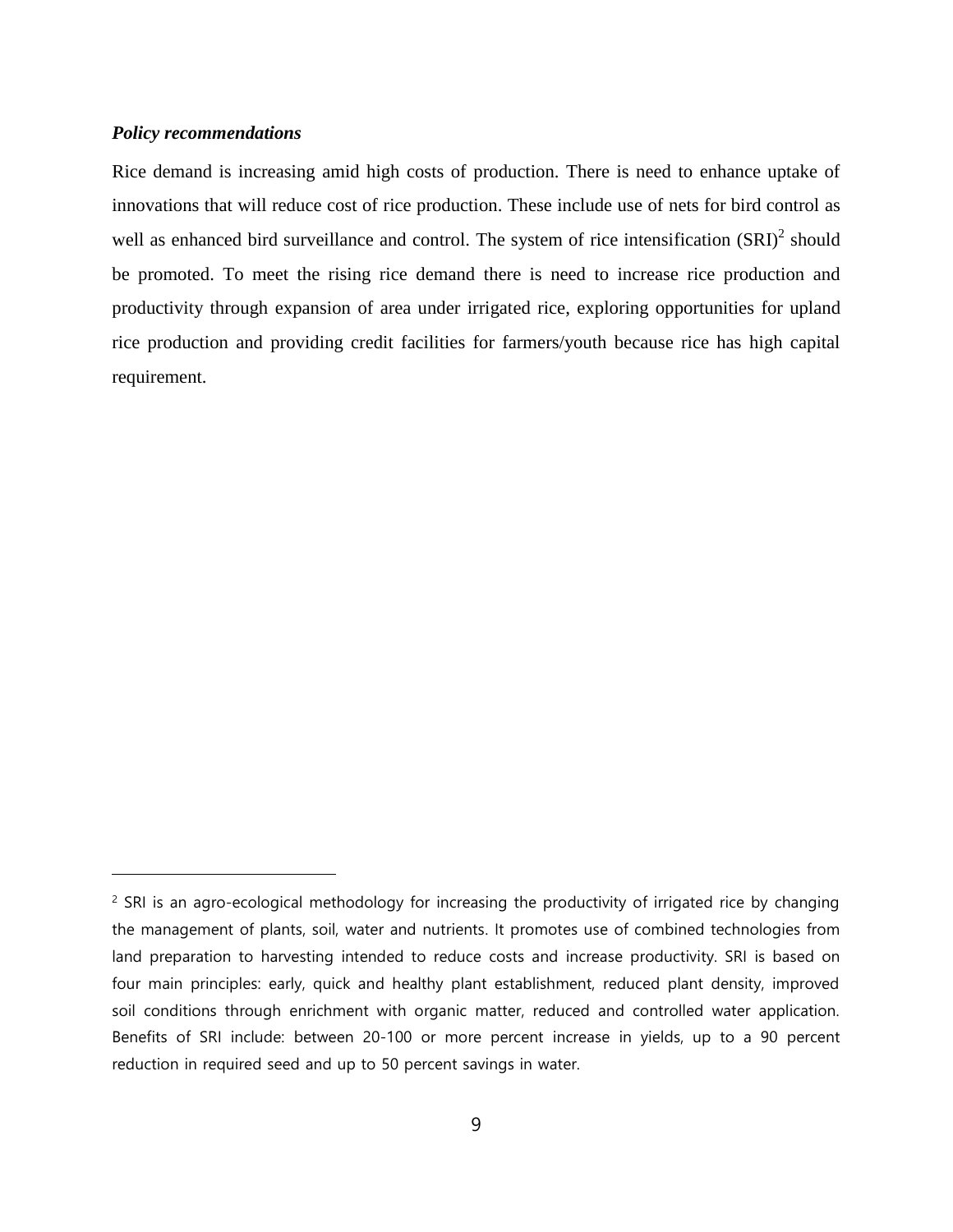# *Food Situation Assessment - by Mr. Kevin O. Onyango, Tegemeo Institute*

# *Introduction*

Food and nutrition security is critical to Kenya's economic and social well-being. The country is not able to meet the national food needs from own food production and the balance is met through imports. Kenya and neighboring countries in the region experienced a devastating drought in 2016 which led to loss of livestock in pastoralist and agro-pastoralist areas, low crop production and consequently food shortages and high commodity prices. The need for close and periodic monitoring of crop performance and assessment of food situation in the country to inform policy decisions in time to avoid food shortage and food prices crisis was a major lesson from the drought.

# *Objectives of the assessment*

The assessment sought to establish the general food situation in the country with special focus on maize, rice, wheat, potatoes and other major staples.

Specifically, the study sought to:

- Evaluate crop performance in the 2017 long rains season
- Assess the condition of and prospects for short season crops
- Assess the impact of fall armyworm (FAW) and other pests and diseases on the performance of the long and short rains crop
- Establish the food security status of the country
- Draw lessons and policy recommendations

# *Methodology*

The assessment was conducted in eight purposively selected counties, namely Kisumu, Kakamega, Trans Nzoia, Uasin Gishu, Nakuru, Narok, Kirinyaga and Meru. Data was collected through key informant interviews (KIIs), focus group discussions (FGDs) with county agriculture officers (CDAs, CCOs, CADOs, SCAOs, and WAOs), farmers and NCPB managers. Secondary data review and field observation augmented the primary data.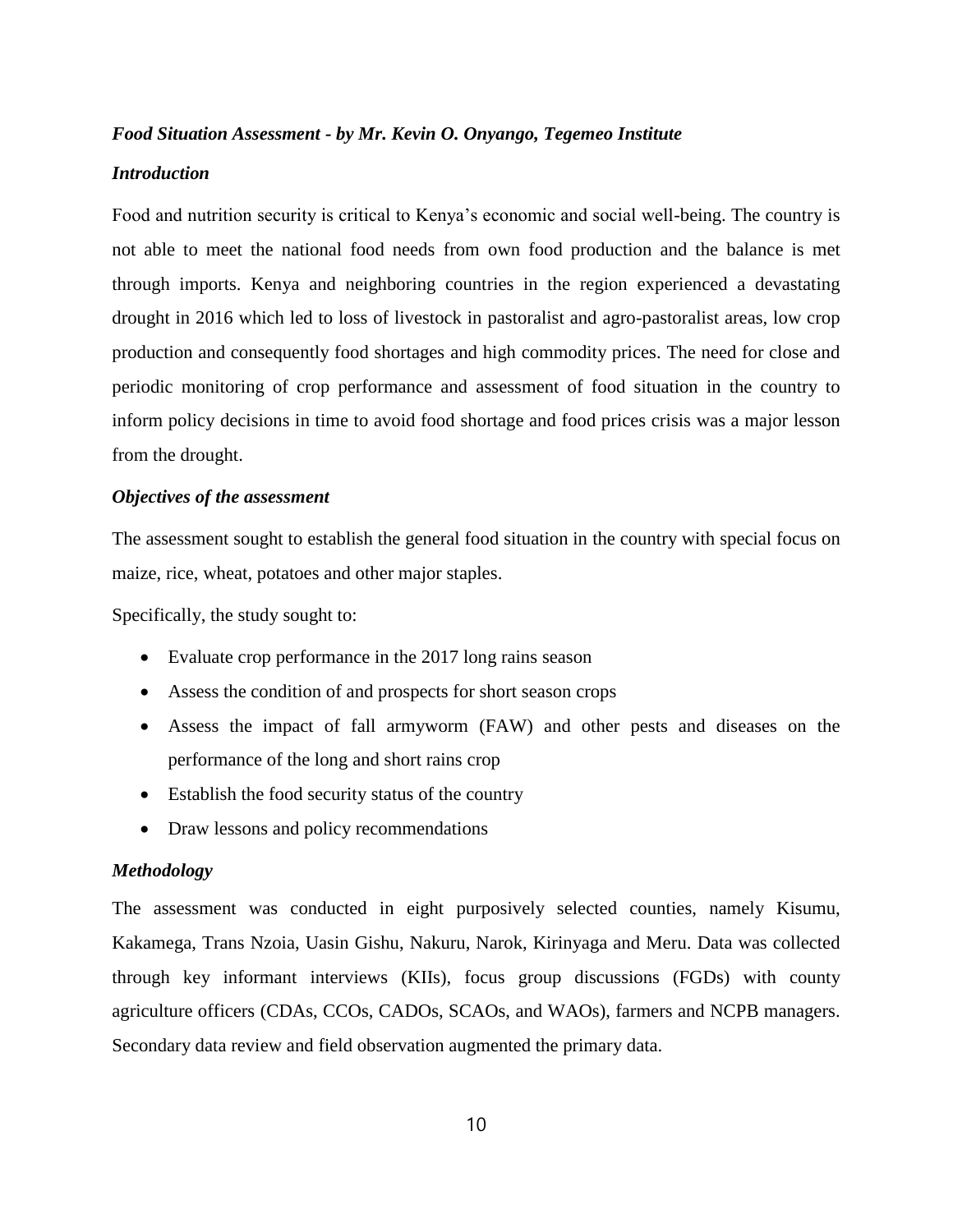# *Rainfall performance, 2017*

# *i. March-April-May rains*

There was late onset and early cessation of rainfall during the March-April-May (MAM) period. March was characterized by sunny and dry days throughout, while April and early May received below normal rains which were poorly distributed in space and time. There was a severe dry spell in late May and June leading to late planting, poor crop establishment, and reduced crop acreage.

# *ii. June-July-August rains*

Several parts of Western Kenya and Rift Valley received near normal June-July-August (JJA) rains but temperatures were generally higher than average. Moisture stress conditions during the June dry spell led to flower abortion in beans and forced some farmers to convert their crop to silage. Short period crops like potatoes were also severely affected by the drought. Enhanced rains in July contributed to the recovery of crops but also coincided with bean maturity/harvesting leading to losses.

# **Challenges during long rain season, 2017**

The long rain season of 2017 experienced several challenges, notably the fall armyworm infestation that was first detected in March 2017 in Western Kenya. The severe attack coincided with the May-June dry spell. It affected over 800,000 Ha of maize crop. Generally, there was late response to the attack. However, enhanced rains in July and August coupled with other interventions like use of pesticides helped to suppress the attack. Loss due to FAW infestation during the long rains harvest was estimated at 10% of total harvest. The FAW menace is still on because the infestation has been reported during short rains crop too. Maize head smut is an emerging challenge in Nyanza, Western and Rift Valley regions and there is need to guard against the observed buildup of the smut in some of these areas.

# *Historical production of key staples*

There was a general drop in production of staples in 2016. Millet production dropped by 45 percent, sorghum by 38 percent, maize by 13 percent and beans by 5 percent. Average maize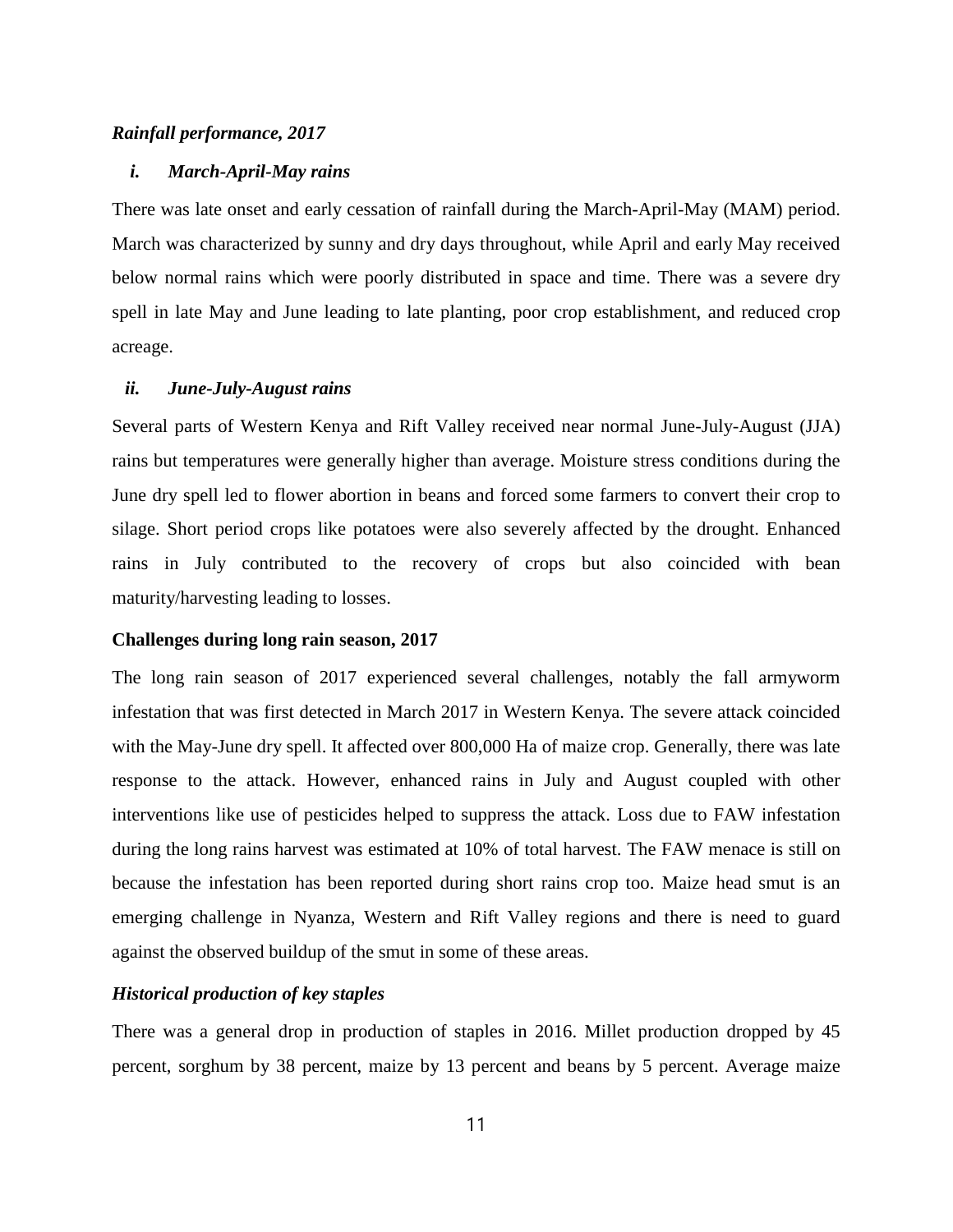production has been below the estimated national demand of 45-50 million 90-kg bags. Potato production increased by 33 percent between 2012 and 2015 but dropped by 35 percent between 2015 and 2016.

## *Maize performance in the 2017 long rains season*

During the 2017 long rains, acreage under maize dropped from 1.8 million hectares to 1.5 million. This was mainly due to FAW infestation and late onset of rain, which meant that some farmers didn't plant, while others converted the affected maize to silage.

# *Stocks and maize balance sheet*

The current food situation has improved in parts of the country such as Nyanza, Western, Central and parts of Rift Valley regions from the long rains harvest. However, food situation in most pastoral and agro-pastoral areas is alarming, given that more than 3.5 million people are acutely food insecure and in dire need of humanitarian support. National and regional wholesale and retail maize prices are declining due to the presence of long rains harvest in the market. The projected enhanced October-November-December (OND) rains are likely to enhance short rains yields.

The maize balance sheet was based on estimates from the MoALF food situation report. Three scenarios were developed to project the food situation expectations:

- i. Scenario 1 Assuming harvests would be as projected by the MoALF
- ii. Scenario 2 Assuming a 20 percent *decline* in short rain harvest like was the case for the long rains
- iii. Scenario 3 Assuming a 20 percent *increase* from expected short rains harvest based on enhanced rains projections by the meteorological department.

The projected maize balance for the three scenarios as at March  $31<sup>st</sup>$ , 2018 will be 3,789,893, 3,293,969 and 4,133,969, bags, respectively, which will last to around April 2018 at a national consumption rate of 3.39 million bags/month. The country, therefore, needs to plan for maize imports for May to July when the next harvest is expected. The post-harvest losses are high at 12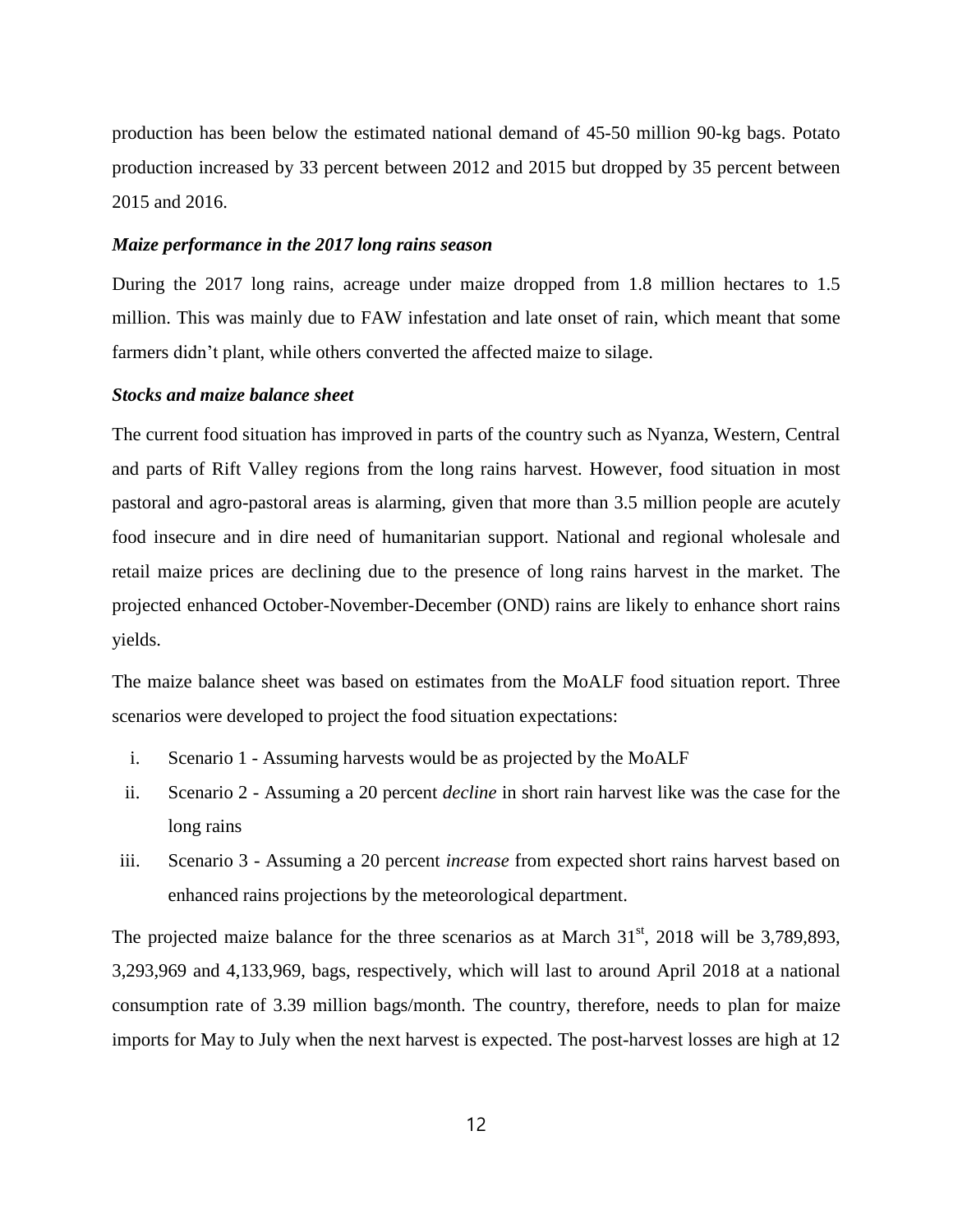percent which is more than a month's national consumption of the commodity. Contribution of other staples like wheat, rice, potatoes and plantain to the national food supply is still significant.

# **Lessons and recommendations**

- $\triangleright$  Rain fed production system is uncertain and overwhelmed in Kenya and hence, there is need to:
	- Efficiently produce maize and other staples under irrigation
	- Conduct periodic monitoring of performance and effects on food security
	- Develop and strength early-warning-systems
- $\triangleright$  Reduction of post-harvest losses is critical for food security and can be achieved through:
	- Investment in on-farm and off-farm storage technologies
	- Better post-harvest handling and management
- Constant surveillance and concerted multidisciplinary efforts to identify and control field and storage pests and diseases to minimize losses. They include:
	- Investment in training of agricultural practitioners and farmers
	- Investment in agricultural research and emphasis on evidence based interventions
	- 'making extension function again'
	- Rapid response strategies in case of disease or pest attack/outbreak
- $\triangleright$  National food security is highly dependent on maize, and there is, therefore, need to:
	- Promote production and access to other food crops to enable Kenyans diversify consumption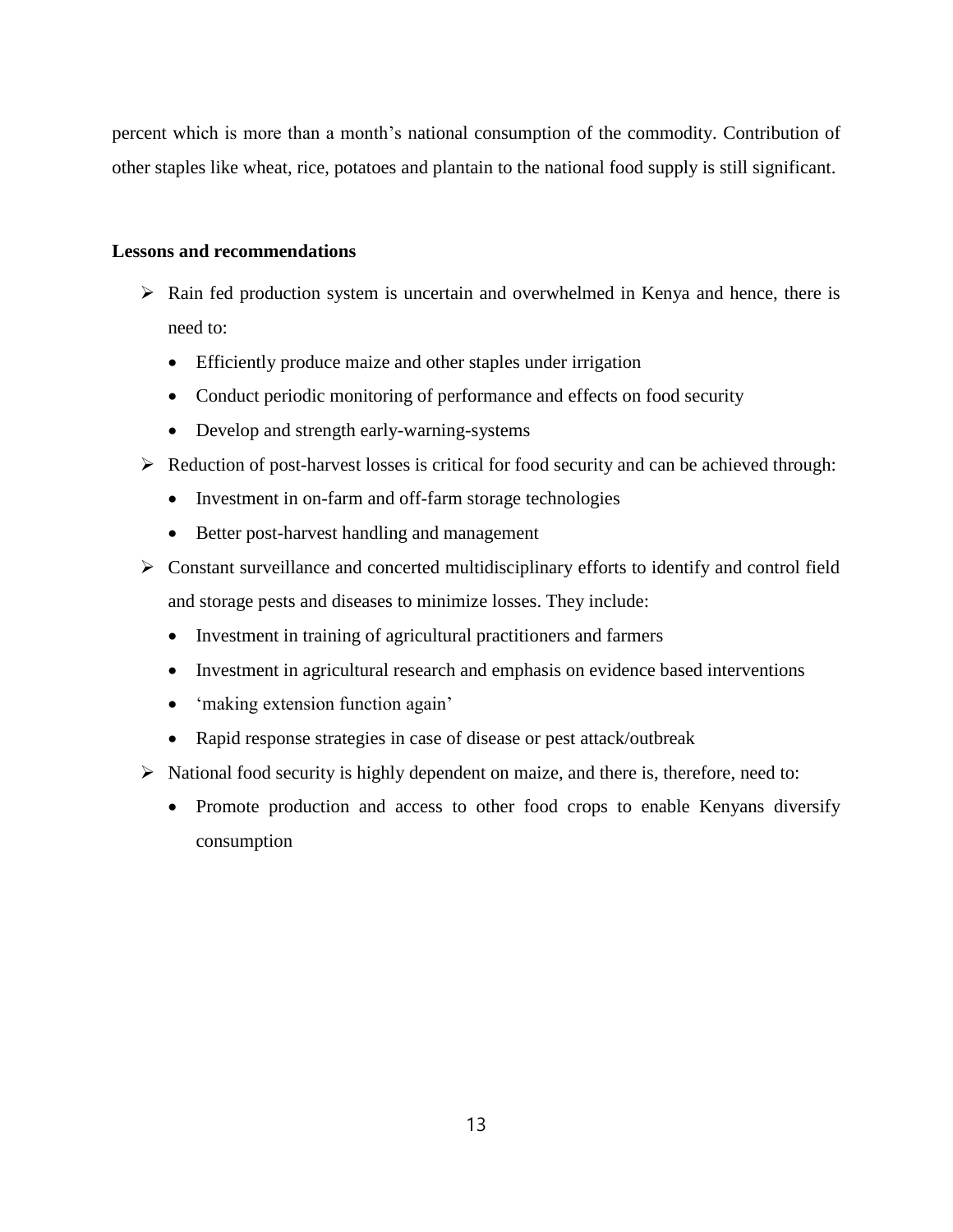# **SESSION THREE: PLENARY**

The moderator Dr. Kirimi invited participants to the plenary session. She requested them not only to ask questions but also give solutions on how to address the food situation challenges and the costs of production.

Questions, comments and suggestions were grouped by theme for purposes of articulation and follow up.

# *Clarifications on the presentations*

One participant observed that the seed rate for rice as presented was too high (100  $\&$  75 kg/acre for scheme & non-scheme farmers, respectively). He also sought clarification on the pricing between the unprocessed (paddy) and processed rice, noting that the price difference was high.

Another participant observed that the reported cost of production for maize was lower than was the situation on the ground. He felt there were additional costs for chemicals due to MLND, FAW and head smut that had not been fully captured because in the areas where FAW was prevalent, severity was high and so was the cost.

On seed rate, Dr. Njagi said that it was a typo error which would be corrected to 10 and 7.5 kg/acre, respectively.

# *Extension*

On revamping extension, a participant suggested that the Institute should organize a forum with the governors to explain the importance of extension to agriculture since they are more likely to listen to an independent entity such as Tegemeo rather than the agriculture executives and experts from within county.

Dr. Njagi responded that Tegemeo has done some work on devolution and the information is on the Institute's website. Therefore, the Institute is ready to dialogue with the county governments on how best to support agriculture.

Another participant informed the meeting that in Machakos, FAW was more severe in the irrigation schemes which could result in more destruction than in the Rift valley and western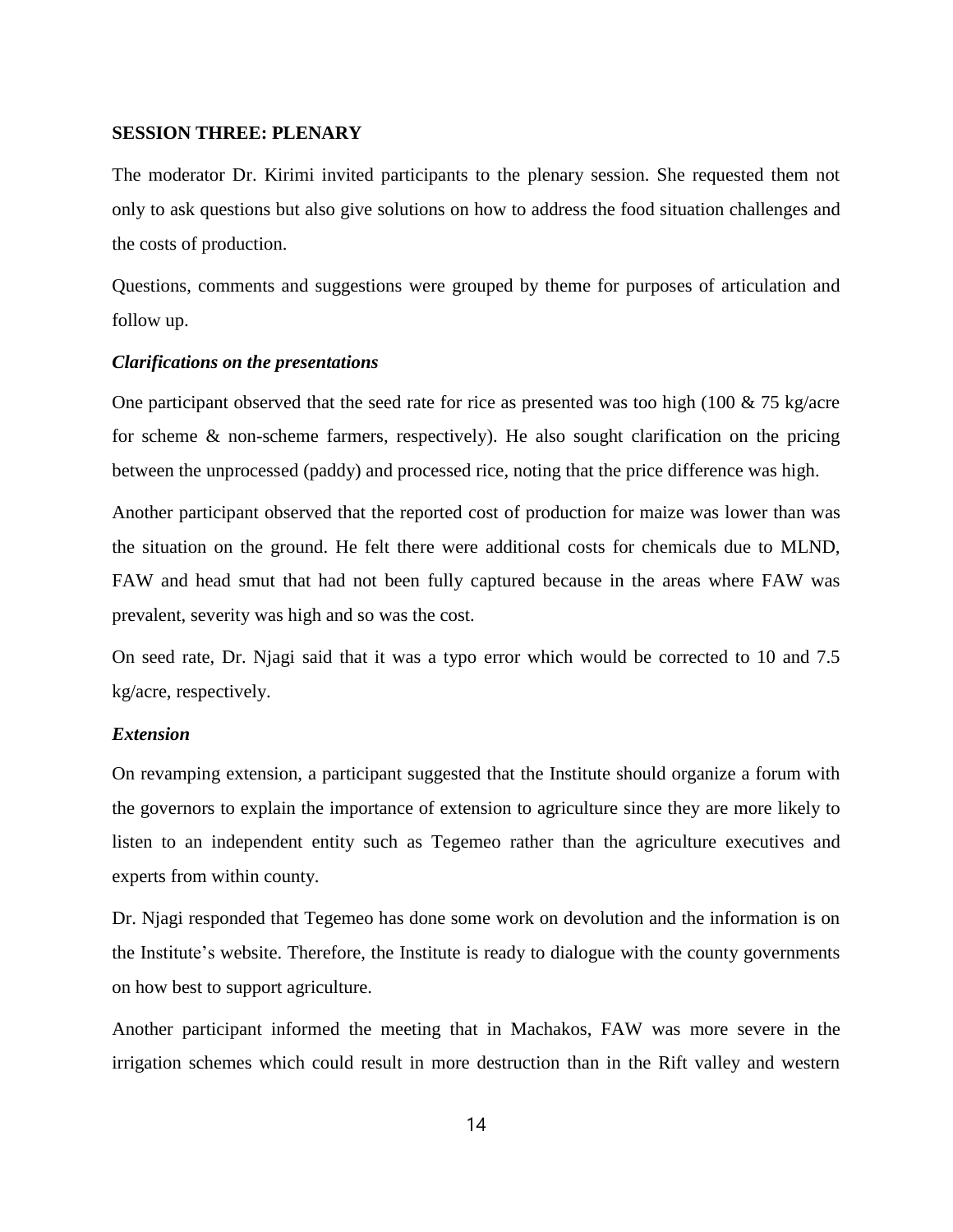areas. He suggested that the MoALF should follow up on the recommendations from FAO and strategies agreed upon in other forums. He lamented that the ministry does not apply agreed or existing technologies in dealing with weather and environmental disasters like drought, MLND and the FAW.

Another participant emphasized that FAW was devastating and it needs a concerted effort within and between the counties. This is because FAW is migratory and can move to a county that has already take measures to eradicate the worm. She said there is need for an inter-county or national surveillance and communication strategy to enhance coordination in dealing with FAW.

She further observed that although Tegemeo did a survey on support to extension and recommended more resources for the same, a new challenge in the form of staff shortage had emerged. Hence county agriculture staff is not able meet farmer extension needs. She suggested that Tegemeo should do a quick assessment on extension staff at counties to inform the county governments. She concurred that county governments may listen more to independent authorities like Tegemeo.

On FAW, Mr. Onyango responded that it had a big impact on food security and encouraged county and national governments to collaborate on the problem to improve coordination.

# *Challenges with estimates*

A participant wondered whether the per capita consumption and the total consumption of maize are known. He questioned the estimated per capita consumption of one, 90-kg bag since Kenyans consume other staples. He said there is need for other estimation techniques such as crop cut surveys to estimate total production.

A participant wanted to know the best method to estimate maize or food stocks at farmer level considering that farmer reports are usually biased. He added that the agriculture ministry is running a program to improve the estimates. He also reported that in a recent study, maize held by NCPB was found to have 150 times the minimum acceptable levels of aflatoxins. This cannot, therefore, be considered as food or feed in the maize stock estimates.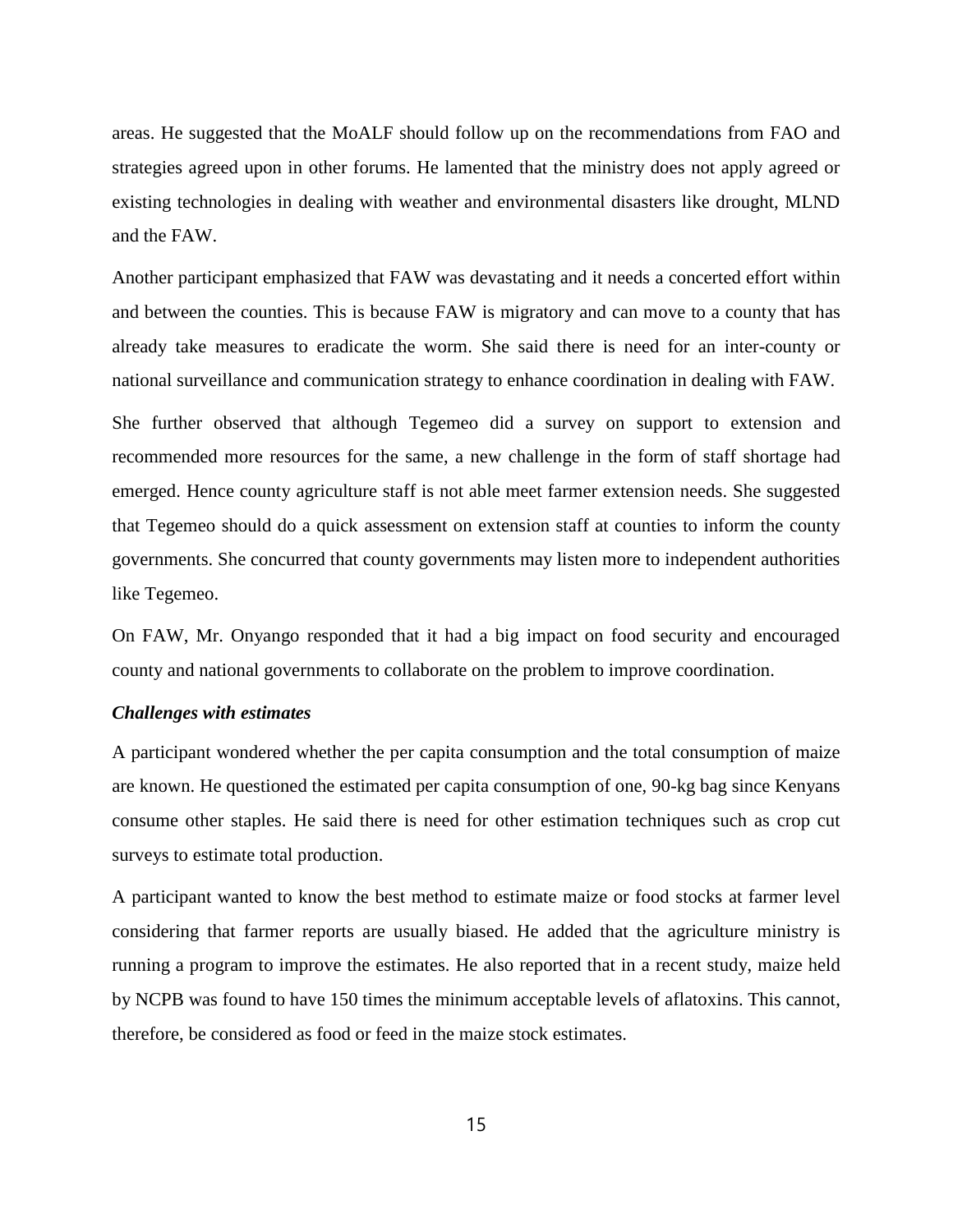Another participant concurred with the challenges in yield estimation. He noted that Kakamega County had earlier attempted to improve estimation of production by doing crop cuts but the program has since come to an end. He informed the meeting that the ministry of agriculture in collaboration with One Acre Fund intended to develop a yield database for a crop insurance product. The yield estimate will be used to develop an index for compensating farmers. He suggested that the system should be up-scaled to national level to inform on more accurate crop yield.

Another participant commented that the county food balance estimates assume that what is within the county is consumed within the county which is not the case because the county cannot restrict maize flow out of the county. Hence the food balance estimates are inaccurate.

Dr. Njagi responded that crop cuts are a better way to estimate the production and productivity but the costs of the surveys are prohibitive. He said the Institute has noted estimation errors on other production variables like acreage and is currently using more efficient technology of measurement like GPS area measurement.

# *Devolution*

A participant wanted Tegemeo Institute to comment on its input in the county policy domestication process now that counties are integrating the national policies into the CIDPs and other county blue prints.

Another participant noted that the agricultural priorities have changed since devolution. For example, Trans Nzoia County is promoting sugarcane over maize and so such crops are taking up area that was previously under maize. He also observed that the study findings were good and suggested that they should be incorporated into the second generation of CIDPs.

# *Maize and food security*

Participants wanted to know the current food situation and whether food security is all about maize and suggested that the government needs to put in place proper infrastructure for maize to flow to deficit areas.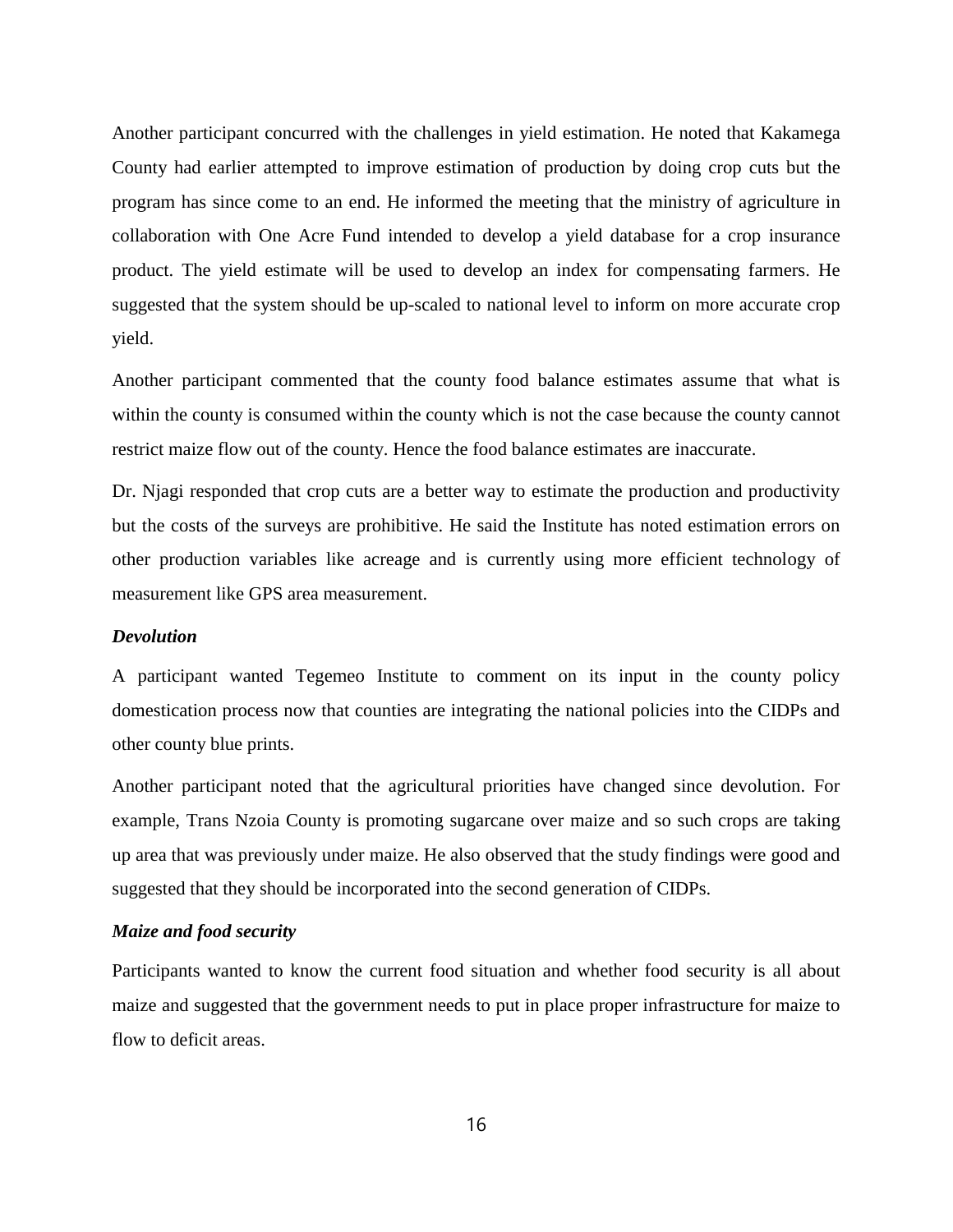Another participant urged Tegemeo to do a survey in future on small-scale rice development initiative to inform on its potential to boost food security. He added that sometimes back, Busia emerged the most food secure county due to focus on drought tolerant crops and that there are efforts to promote these crops in sugar growing areas like Mumias.

Another participant said that food security should be in the context of other food crops and livestock because focusing on maize alone will not be very informative for policy. He, therefore, urged Tegemeo to include more crops and even livestock in future assessments.

One participant sought answers to the following questions: how does the cost of production in Kenya compare within the region?; should the maize flour subsidy by the government go on or should we let market forces determine flour price?; what price should government offer farmers for the long rains season maize?; and, when should be the right time for the country to import maize given that last year the importation was late leading to steep rise in prices?.

A participant alleged that maize prices have declined to KES 1,800 in Trans Nzoia<sup>3</sup> since the harvest began. He suggested that the government should buy maize from farmers to cushion them from low prices. Another participant sought to know the COP in Uganda wondering whether Kenya is better off growing maize for livestock and depend on the neighbors for food maize. He also wondered whether farmers were making practical margins by growing maize.

Mr. Onyango responded that based on a study by the Regional Network of Agricultural Policy Research Institutions (ReNAPRI), the cost of production in Kenya was higher than in other countries in the region like Uganda, Zambia and South Africa.

On the importance of maize in food security, he said that although consumption patterns are slowly changing as shown by other studies by Tegemeo, maize was still the main source of staple calorie in the country. He further commented that in future the Institute will consider adding other food crops in the assessment but for this year all crops were affected by drought. Therefore, including them would not change the overall food security prospect.

 $\overline{a}$ 

<sup>&</sup>lt;sup>3</sup> Ministry of Agriculture's market information shows prices are averaging KES 3,000 per bag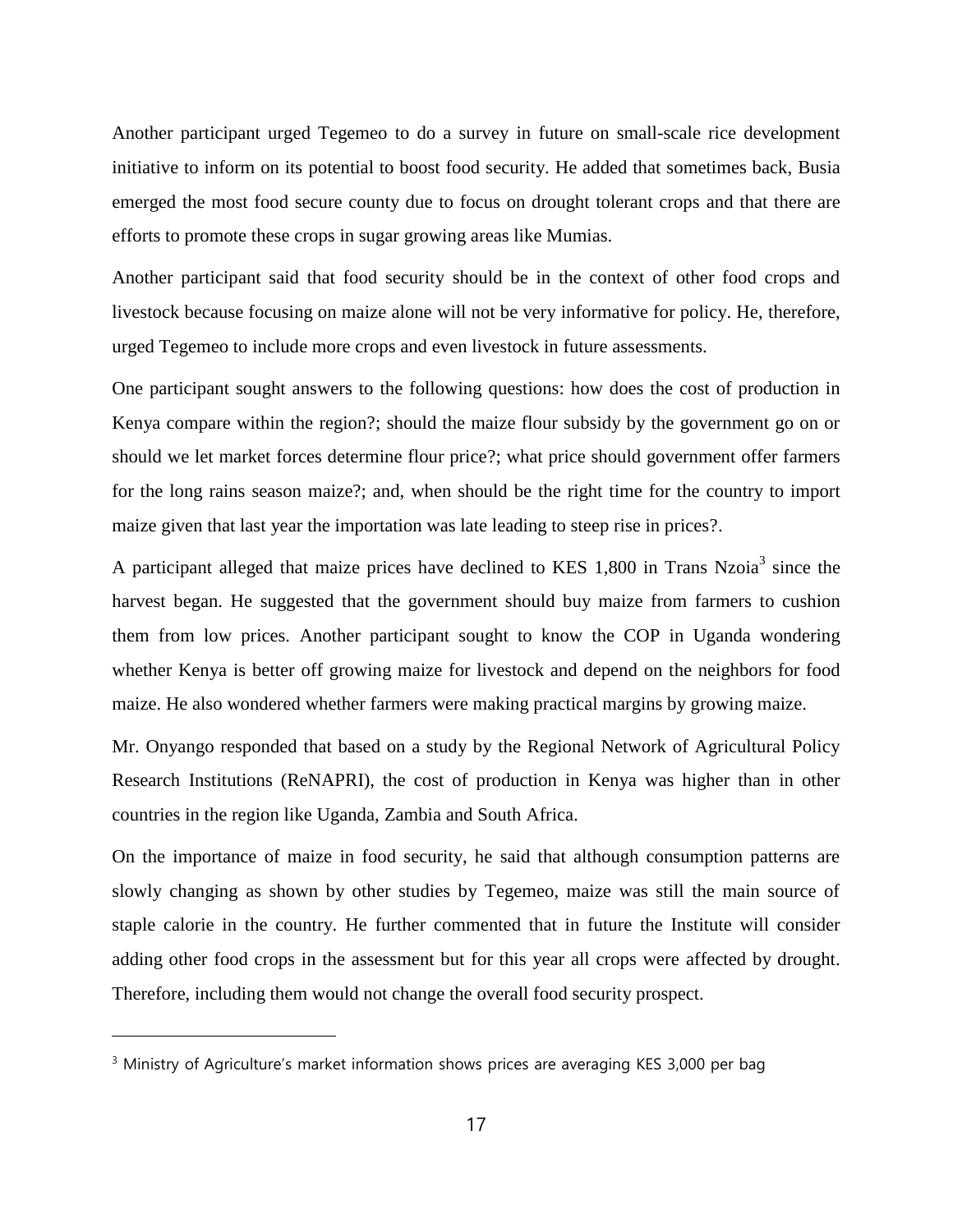Dr. Njagi commented that its generally good economics to choose either the right or left-hand side to intervene. In Kenya, policy has intervened on inputs to reduce the cost of production and avail the produce at an affordable price. Government also intervenes on producer price. This year was unique necessitating an intervention on consumer prices. Food security is about both availability and access hence people should have sufficient income to buy maize from the market. He recommended that the government should utilize one of the objectives of the strategic food reserves (SFR) which is to stabilize prices and so buy sufficient quantities (increase reserves to 10 million bags or three months' supply) to last the country through a production cycle. This would allow time to seek markets and import in time and not as hurriedly as happened this year. Instead it needs to be informed by early warning systems. He expressed the Institute's willingness to work with the government to improve decision making.

## *Subsidy fertilizer*

A participant asked whether the fertilizer subsidy was sustainable and commented that the NCPB was too stringent, which was not supportive to the county government efforts to improve access to the subsidized fertilizer. He said that in spite of attempts to have NCPB release fertilizer to the farmers, including making telephone calls to NCPB offices, farmers were yet to receive the fertilizer.

Another participant recommended that use of cooperatives instead of NCPB depots can make fertilizer access easier for many small-scale farmers and these channels should be utilized more to reduce the cost of accessing fertilizer.

A participant urged the county governments to put more emphasis on soil testing since it is possible that some farmers are using the wrong fertilizers. He said, county governments should take advantage of the established fertilizer blending plants to ensure farmers get soil-crop specific fertilizer blends.

He also noted that poor performance of the 2017 crop was attributed to the late arrival of subsidized fertilizer and suggested that NCPB should consider involving other distributors to ensure timely delivery of the fertilizer.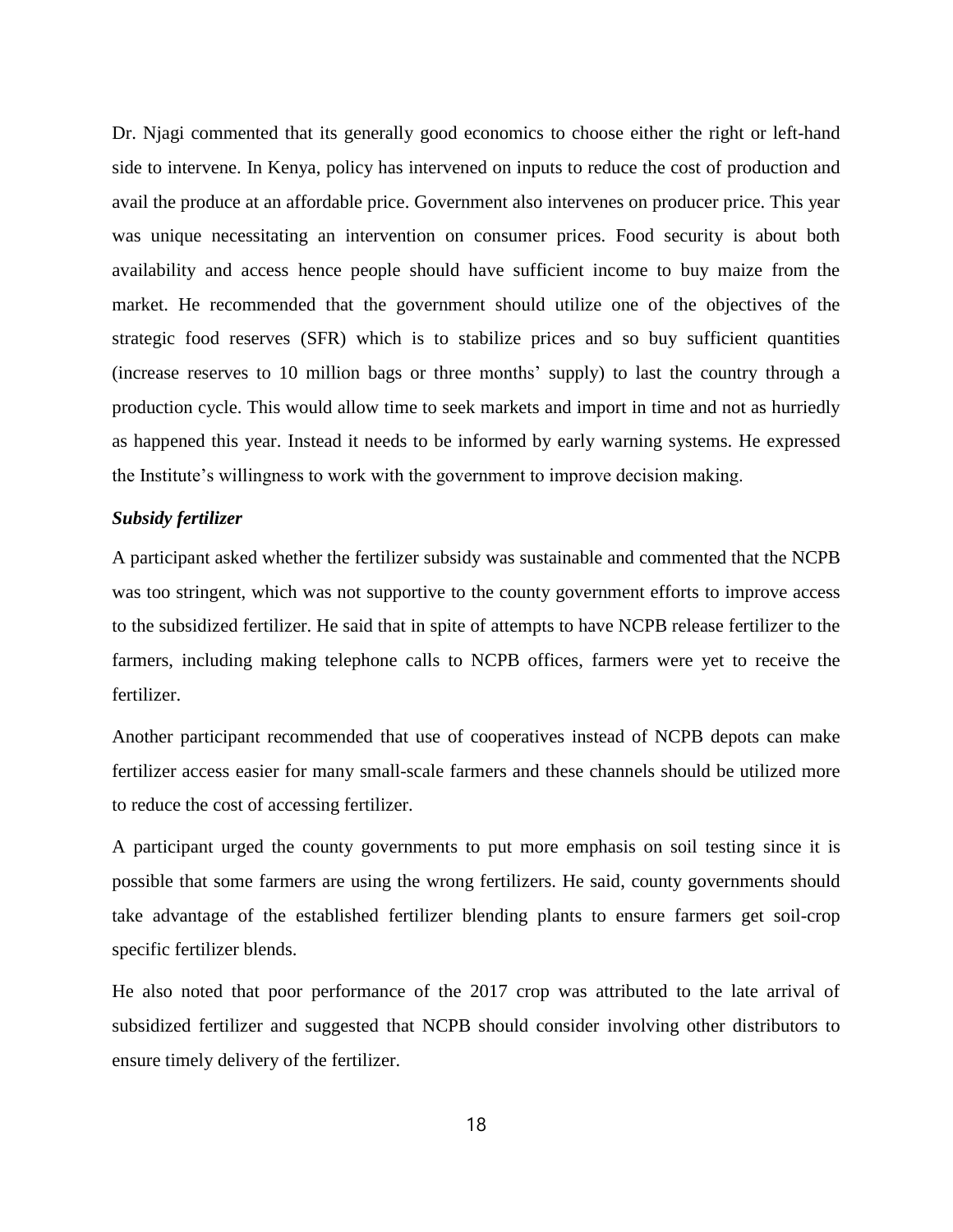Mr. Onyango observed that although fertilizer quantities were higher in 2017, delayed delivery to farmers affected crop performance because farmers continued waiting for fertilizer leading to late planting in some cases. There was also a concern that farmers are developing 'a subsidy syndrome' such that they cannot do without subsidized fertilizer and this hampers their farming operations and has a negative effect on production.

# *Seed technology*

One participant from the seed traders association of Kenya (STAK) informed the meeting that together with KEPHIS and Kenya Market Trust (KMT), they are working on an innovation to have mandatory certification stickers with codes for verification on the seed packaging for purposes of countering production and sale of fake seeds.

# *Mechanization*

A participant commended Tegemeo for the rich repository of empirical studies and findings which he said have been used over the years to communicate with government and other stakeholders. He then noted that one highlight of the findings and recommendations was mechanization. He suggested that policy should advocate for the formation of mechanization hubs across the country and close to farmers rather than the sparse and disjointed technologies centers.

He also noted that there is a lot of support from various initiatives and programs from USAID, the World Bank and FAO like the Kenya cereal enhancement program-climate resilient agricultural livelihoods (KCEP-CRAL) that county governments should be able to utilize to upscale climate smart agricultural practices to improve the livelihood of farmers. Another participant added that mechanization should take a climate smart approach.

A participant asked whether the assessment looked into cost of production in other government initiatives like the Galana-Kulalu to compare the cost of production and hence the advantage of largescale mechanization. In response, Dr. Dennis Otieno said that a previous study by Tegemeo found that although irrigated maize was more cost-efficient especially due to the possibility of more cropping seasons, irrigation water and land were underutilized in the scheme.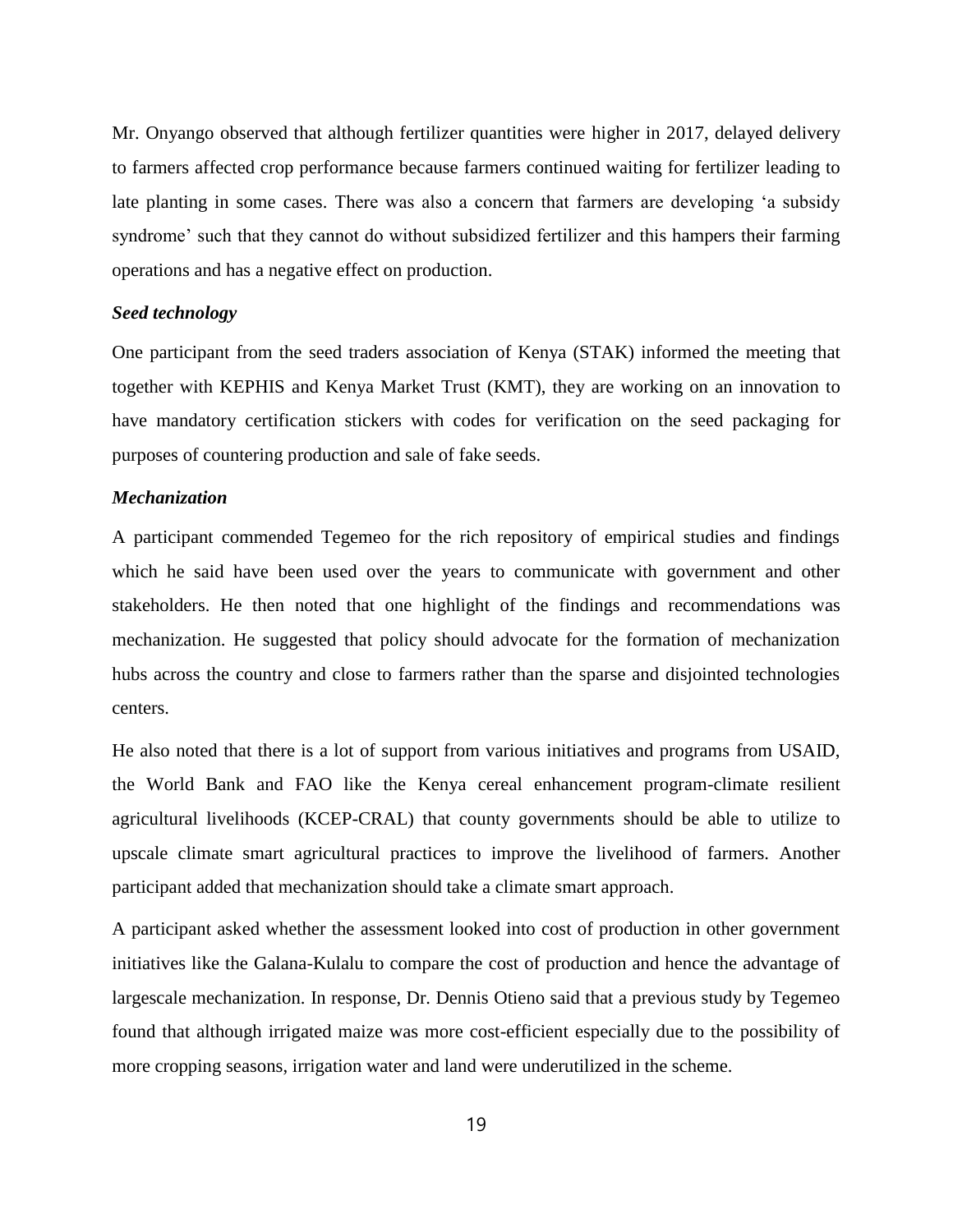# *Conservation agriculture and climate practices*

Another participant observed that the cost of land preparation was too high and wondered whether climate smart agriculture practices like minimum tillage should be recommended to farmers. This technology has been shown to reduce cost and conserve nutrients and moisture.

Another participant noted that in a comparative study between farmers using conventional and minimum tillage, there was a 10 bag difference in maize production between conventional tillage and the climate smart agriculture technologies and cost of production especially in land preparation was considerably reduced under minimum tillage.

# *Knowledge management*

A participant said that most cost of production assessments focus on analyzing cost components but ignore knowledge management or the reason why farmers farm the way they do. As an example, he pointed out that the costs for the out grower/ non-scheme farmers in Ahero were high and wondered whether it was due to their knowledge level on seed storage, planting time or seed preparation. He suggested that COP findings should be discussed with farmers so that they can self-assess to establish ways of reducing cost of production and improve productivity.

A participant from Trans Nzoia noted that there was low fertilizer yield response despite increased use of fertilizer. He, however, pointed out that 2017 was a peculiar year and was not ideal for judging fertilizer productivity. He also indicated that the fertilizer yield response was visible for small-scale farmers.

He said that together with the meteorological department, climate information was being disseminated to farmers through the climate wiser program. This will help farmers take advantage of available moisture and other information to improve yields. He also noted that MoALF headquarters has promised to initiate a data forum to allow timely data access by farmers though this has not materialized. He emphasized the need to embrace data management to improve information flow to help farmers make timely decisions.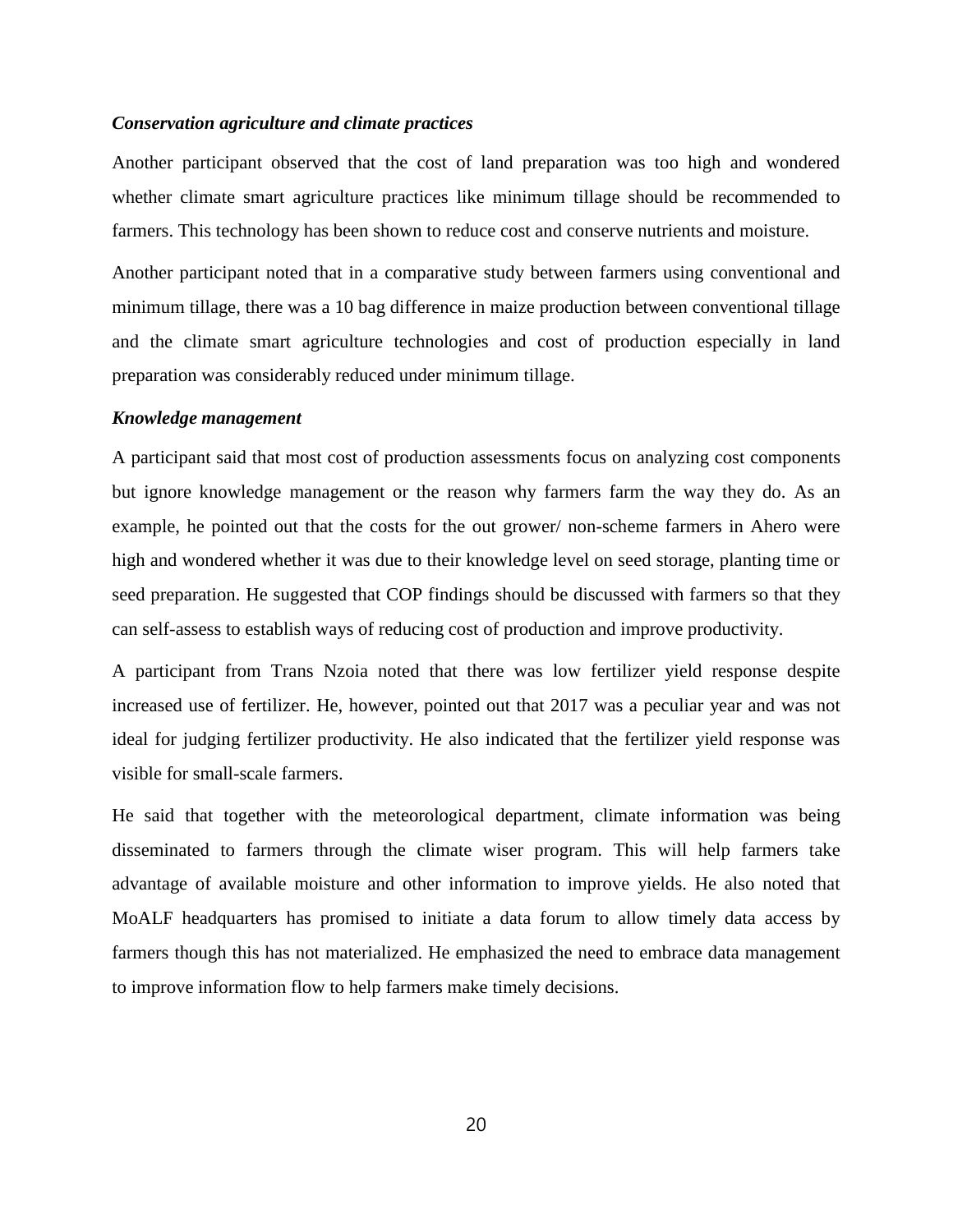On indigenous knowledge, Mr. Onyango noted that farmers were using local knowledge to manage FAW. Some farmers used soap solutions, sand, ash and tobacco snuff to control the worms.

# **SUMMARY**

Inputs (fertilizer), labor and post-harvest handling were the biggest shares of total production cost. Therefore, efforts to reduce cost of production should focus on fertilizer cost reduction and promotion of labor-saving technologies (mechanization). Fertilizer use should be guided by soil nutrient requirements based on soil testing. Integrated soil fertility management (ISFM), good agricultural practices, conservation and climate smart agriculture should also be promoted.

Extension systems need to be revamped to ensure that farmers have access to the right information and are able to use it to increase productivity and reduce unit costs of production. County governments should be sensitized on the importance of extension to agriculture and be encouraged to build capacity of extension services at county level.

Overdependence on rain-fed farming increases production uncertainty. Policy should encourage production of maize and other staples under irrigation. Kenya's import dependency ratio for rice has been high and increasing. At the same time irrigation farming is still low. Therefore, there is an opportunity to increase rice production and productivity through expansion of area under irrigated rice. Production of upland rice should also be promoted. Credit facilities for farmers especially the youth should be enhanced to boost rice production since it is capital intensive.

Accurate policy formulation and monitoring of production performance requires better estimation techniques such as crop cut surveys. This will also enable development of accurate early warning systems for timely food security interventions. The country will have to diversify its staple calorie sources to reduce pressure on maize.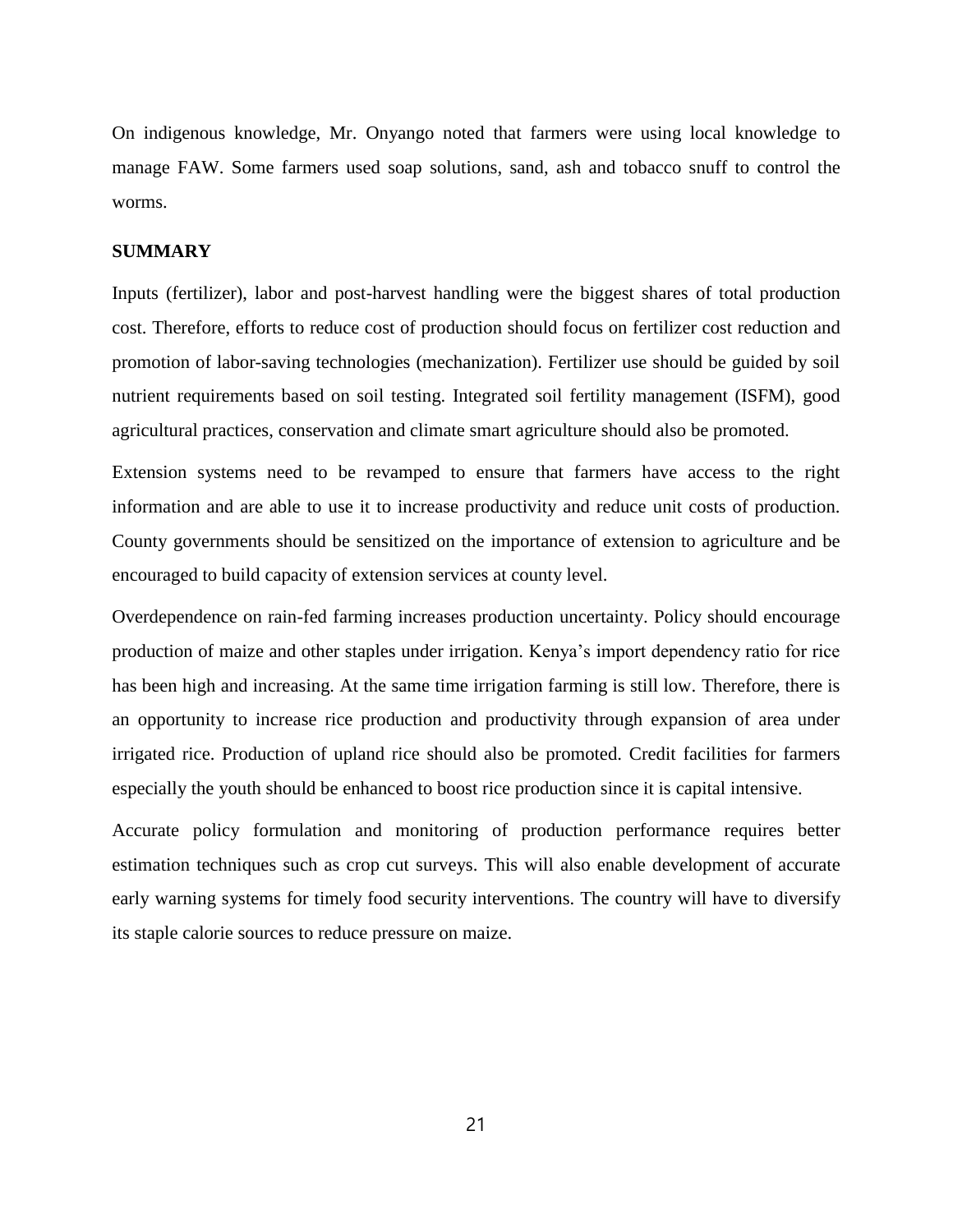# **ANNEX1: LIST OF PARTICIPANTS**

|              | <b>NAME</b>             | <b>TITLE</b>                        | <b>ORGANIZATION</b>               |
|--------------|-------------------------|-------------------------------------|-----------------------------------|
| $\mathbf{1}$ | <b>Alex Dietz</b>       | <b>Commercial Manager</b>           | Cargill                           |
| 2            | Anthony Kariri          | <b>IT Support</b>                   | Tegemeo                           |
| 3            | Benard K. Kimeto        | <b>CDA</b>                          | <b>MOALF-Narok</b>                |
| 4            | Benson Muriithi Mukongo | <b>CDA</b>                          | MOALF-Kirinyaga                   |
| 5            | Charles M. Waweru       | <b>County Crops Officer</b>         | <b>MOALF</b>                      |
| 6            | Christopher Mutisya     | <b>Business Development Manager</b> | <b>Cereal Growers Association</b> |
| 7            | Colletah Sigila         | Legal Council                       | Parliament                        |
| 8            | Dominic T. Otieno       | <b>County Crops Officer</b>         | <b>MOALF</b>                      |
| 9            | Dr. Dennis Otieno       | <b>Research Fellow</b>              | Tegemeo                           |
| 10           | Dr. Lilian Kirimi       | <b>Senior Research Fellow</b>       | Tegemeo                           |
| 11           | Dr. Mercy Kamau         | <b>Senior Research Fellow</b>       | Tegemeo                           |
| 12           | Dr. Miltone Ayieko      | Director                            | Tegemeo                           |
| 13           | Dr. Priscilla Wainana   | Post-Doc                            | Tegemeo                           |
| 14           | Dr. Samwel Mburu        | <b>Research Fellow</b>              | Tegemeo                           |
| 15           | Dr. Timothy Njagi       | <b>Research Fellow</b>              | Tegemeo                           |
| 16           | Duncan Ochieng Onduu    | <b>Executive Officer</b>            | STAK/KEPSA                        |
| 17           | Dustan Kaburu Misheck   | <b>DCDA</b> Crops                   | MOALF-Meru                        |
| 18           | Eric Kariuki            | <b>Research Officer</b>             | Parliament                        |
| 19           | Eric Mukundi Njue       | <b>Research Associate</b>           | Tegemeo                           |
| 20           | <b>Ernest Muendo</b>    | D/CDA                               | <b>MOALF-Narok</b>                |
| 21           | Eunice Nyango           | <b>Research Officer</b>             | <b>NCPB</b>                       |
| 22           | Eustace Muriuki         | <b>MD</b>                           | <b>MEA</b> Ltd                    |
| 23           | Fredrick O. Owino       | Crops Officer                       | MOALF-Nakuru                      |
| 24           | <b>Fredrick Siele</b>   | <b>MSM</b>                          | <b>NCPB</b>                       |
| 25           | Githuku James           | <b>Research Associate</b>           | Tegemeo                           |
| 26           | Grace Kirui             | <b>CDA</b>                          | <b>MOALF</b>                      |
| 27           | Henry G. Mwangi         | Deputy Director                     | <b>MOALF</b>                      |
| 28           | Hillary Bii             | Research Associate                  | Tegemeo                           |
| 29           | James M. Kariuki        | <b>CDA</b>                          | <b>MOALF-Machakos</b>             |
| 30           | John Njongoro           | <b>Rice Farmer</b>                  | <b>RFAK</b>                       |
| 31           | Johnson Imbira          | <b>CDA</b>                          | MOALF-Kakamega                    |
| 32           | Jonathan N. Munyao      | <b>County Crops Officer</b>         | <b>MOALF</b>                      |
| 33           | Joseph K. Cheboi        | <b>CDA</b>                          | <b>MOALF-Uasin Gishu</b>          |
| 34           | Joyce Makau             | <b>Research Associate</b>           | Tegemeo                           |
| 35           | Judy Kimani             | COO                                 | Tegemeo                           |
| 36           | Judy Oloo               | Crops Officer                       | <b>MOALF</b>                      |
| 37           | Julius Kisingu          | Programme Officer                   | UN-WFP                            |